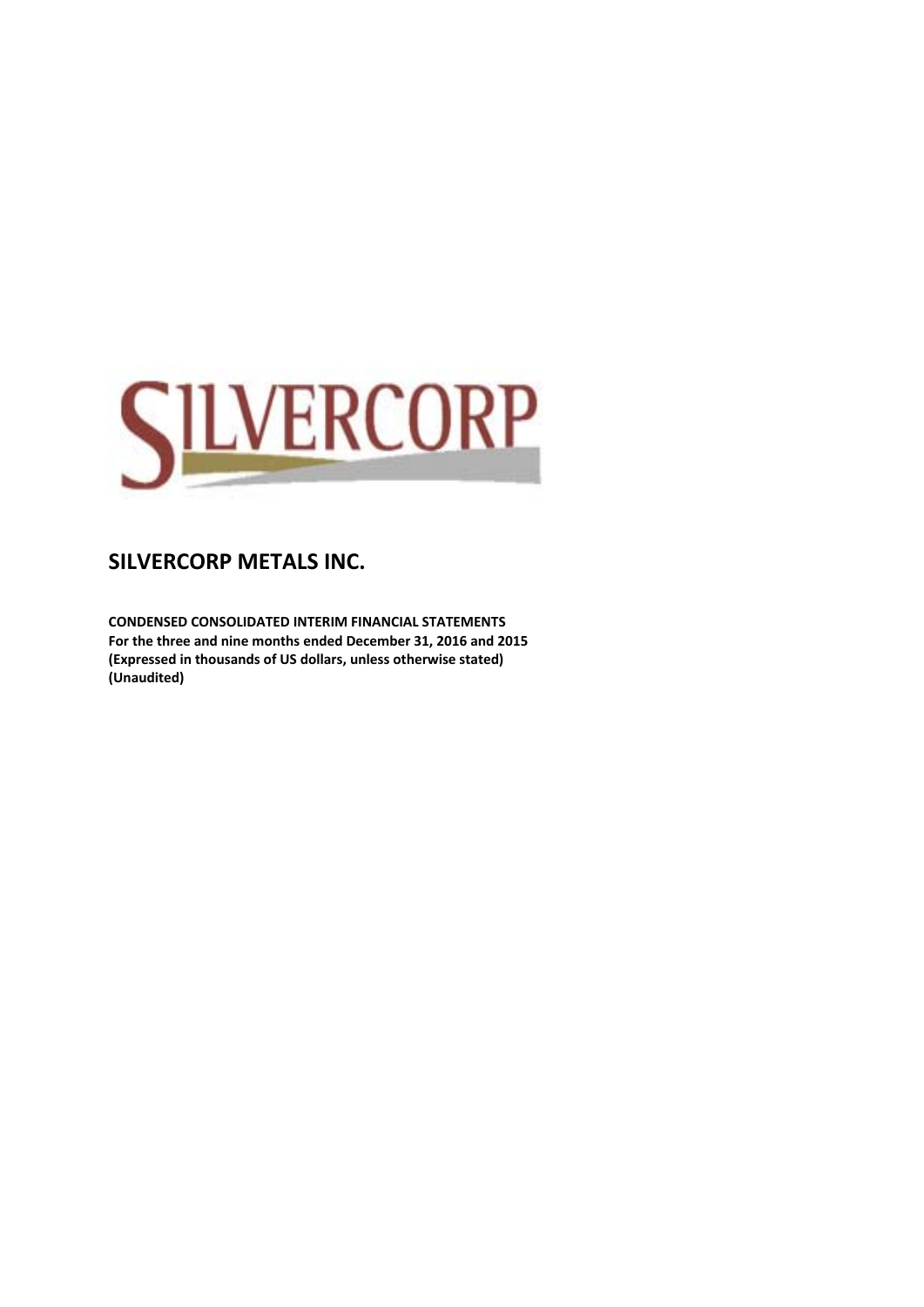#### **Notice to Readers of the Unaudited Condensed Consolidated Interim Financial Statements For the three and nine months ended December 31, 2016**

The unaudited condensed consolidated interim financial statements of Silvercorp Metals Inc. (the "Company") for the three and nine months ended December 31, 2016 (the "Financial Statements") have been prepared by management and have not been reviewed by the Company's independent auditors. The Financial Statements should be read in conjunction with the Company's audited financial statements for the year ended March 31, 2016 which are available at the SEDAR website at www.sedar.com. The Financial Statements are stated in terms of US dollars and are prepared in accordance with International Financial Reporting Standards.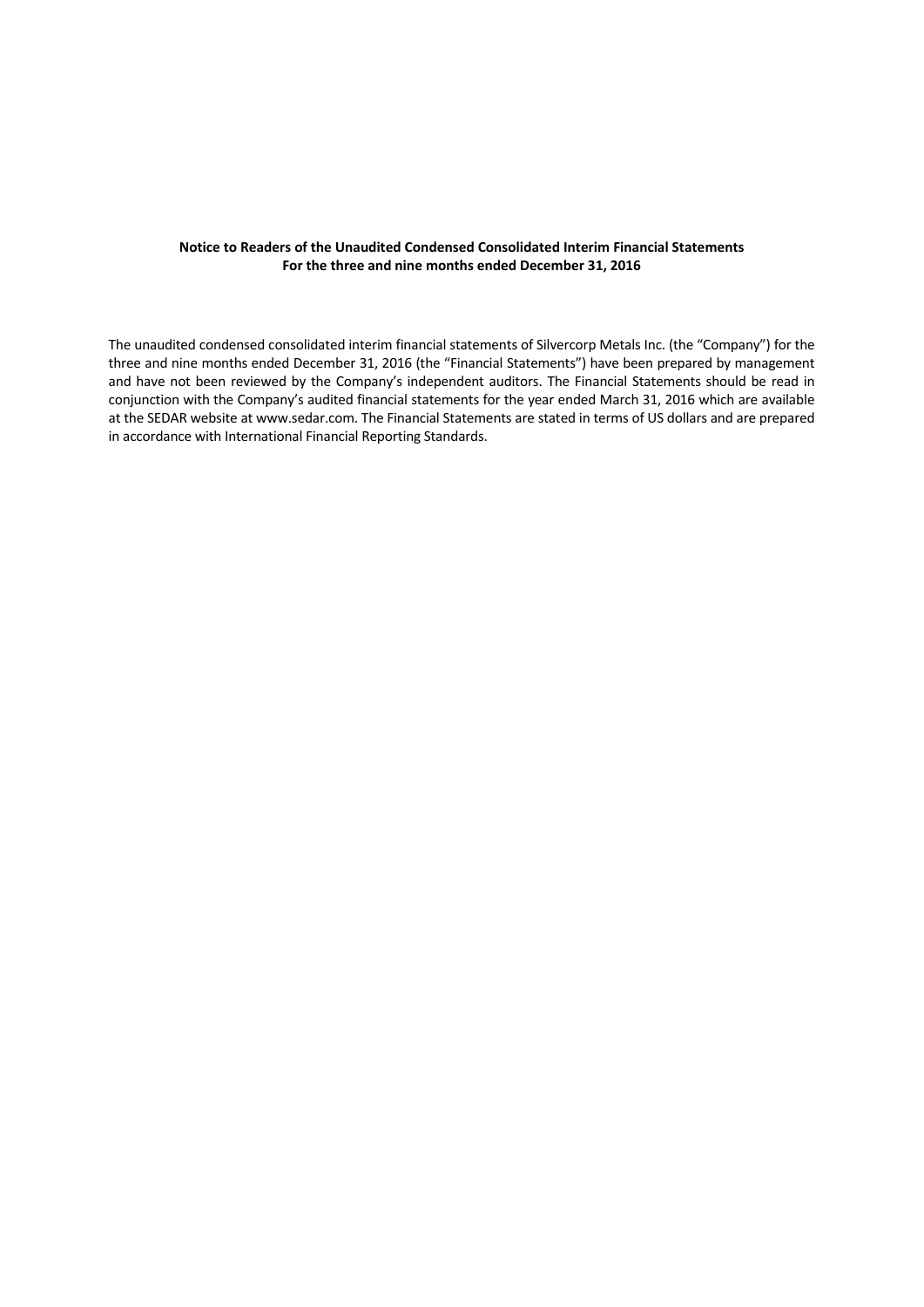## **Condensed Consolidated Interim Statements of Financial Position**

*(Unaudited) (Expressed in thousands of U.S. dollars)*

|                                                                |              | As at December 31, | As at March 31, |
|----------------------------------------------------------------|--------------|--------------------|-----------------|
|                                                                | <b>Notes</b> | 2016               | 2016            |
| <b>ASSETS</b>                                                  |              |                    |                 |
| <b>Current Assets</b>                                          |              |                    |                 |
| Cash and cash equivalents                                      | 21           | \$<br>66,974       | \$<br>41,963    |
| Short-term investments                                         |              | 30,401             | 19,999          |
| Trade and other receivables                                    |              | 1,080              | 2,041           |
| Inventories                                                    |              | 10,546             | 8,857           |
| Due from related parties                                       | 12           | 88                 | 103             |
| Income tax receivable                                          |              |                    | 394             |
| Prepaids and deposits                                          |              | 3,577              | 3,960           |
|                                                                |              | 112,666            | 77,317          |
|                                                                |              |                    |                 |
| <b>Non-current Assets</b>                                      |              |                    |                 |
| Long-term prepaids and deposits                                |              | 698                | 1,856           |
| Reclamation deposits                                           |              | 4,207              | 2,301           |
| Investment in an associate                                     | 3            | 3,171              | 3,133           |
| Other investments                                              | 4            | 1,026              | 287             |
| Plant and equipment                                            | 5            | 65,313             | 71,045          |
| Mineral rights and properties                                  | 6            | 203,107            | 216,080         |
| <b>TOTAL ASSETS</b>                                            |              | \$<br>390,188      | \$<br>372,019   |
| <b>LIABILITIES AND EQUITY</b>                                  |              |                    |                 |
| <b>Current Liabilities</b>                                     |              |                    |                 |
| Accounts payable and accrued liabilities                       |              | \$<br>32,741       | \$<br>27,457    |
| Bank loan                                                      | 8            | 4,317              | 4,657           |
| Mine right fee payable                                         | 7            |                    |                 |
|                                                                |              |                    | 3,970           |
| Deposits received                                              |              | 5,547              | 5,849           |
| Income tax payable                                             |              | 5,648              |                 |
| Due to related parties                                         | 12           |                    | 179             |
|                                                                |              | 48,253             | 42,112          |
| <b>Non-current Liabilities</b>                                 |              |                    |                 |
| Mine right fee payable                                         | 7            |                    | 5,796           |
| Deferred income tax liabilities                                |              | 25,128             | 23,224          |
| Environmental rehabilitation                                   |              | 13,581             | 14,328          |
| <b>Total Liabilities</b>                                       |              | 86,962             | 85,460          |
| <b>Equity</b>                                                  |              |                    |                 |
| Share capital                                                  | 9            | 231,590            | 230,933         |
| Share option reserve                                           |              | 13,114             | 12,628          |
| Reserves                                                       |              | 25,409             | 25,409          |
| Accumulated other comprehensive loss                           | 10           | (52, 985)          | (35,994)        |
| Retained earnings                                              |              | 29,144             | 562             |
| Total equity attributable to the equity holders of the Company |              | 246,272            | 233,538         |
|                                                                |              |                    |                 |
| <b>Non-controlling interests</b>                               | 11           | 56,954             | 53,021          |
| <b>Total Equity</b>                                            |              | 303,226            | 286,559         |
| <b>TOTAL LIABILITIES AND EQUITY</b>                            |              | \$<br>390,188      | \$<br>372,019   |
| <b>Commitments and contingencies</b>                           | 20           |                    |                 |
|                                                                |              |                    |                 |
| Approved on behalf of the Board:                               |              |                    |                 |
| (Signed) David Kong                                            |              |                    |                 |
| Director                                                       |              |                    |                 |
| (Signed) Rui Feng                                              |              |                    |                 |
|                                                                |              |                    |                 |

Director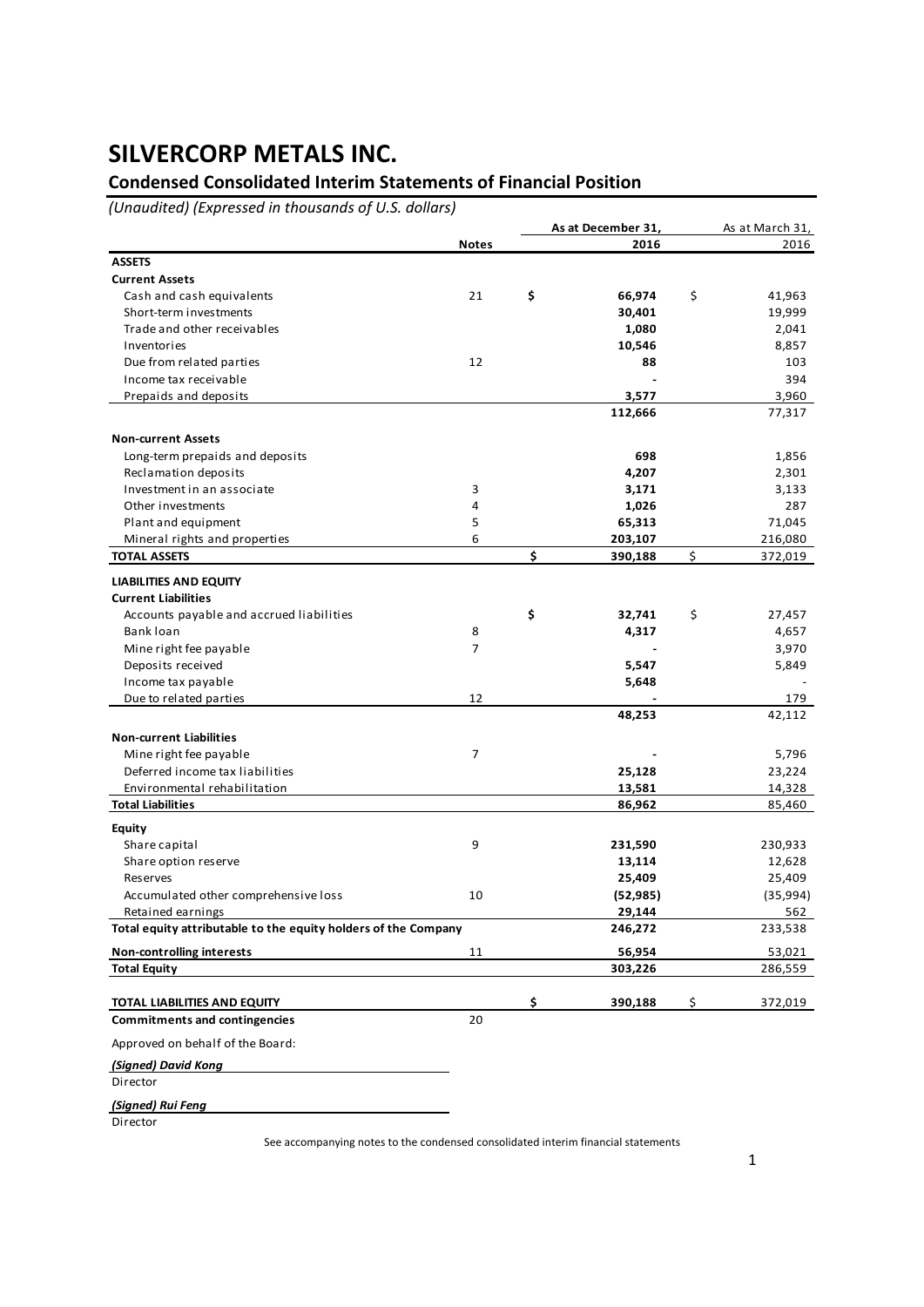### **Condensed Consolidated Interim Statements of Income**

*(Unaudited)(Expressed in thousands of U.S. dollars, except numbers for share and per share figures)*

|                                                                      |              | Three Months Ended December 31, |             |             |        |    | Nine Months Ended December 31, |    |             |  |
|----------------------------------------------------------------------|--------------|---------------------------------|-------------|-------------|--------|----|--------------------------------|----|-------------|--|
|                                                                      | <b>Notes</b> |                                 | 2016        |             | 2015   |    | 2016                           |    | 2015        |  |
|                                                                      |              |                                 |             |             |        |    |                                |    |             |  |
| <b>Sales</b>                                                         | 19(c)        | \$                              | 47,838 \$   |             | 29,081 | \$ | 129,407 \$                     |    | 88,514      |  |
| Cost of sales                                                        | 13           |                                 | 20,100      |             | 19,543 |    | 59,136                         |    | 58,692      |  |
| <b>Gross profit</b>                                                  |              |                                 | 27,738      |             | 9,538  |    | 70,271                         |    | 29,822      |  |
| General and administrative                                           | 14           |                                 | 3,950       |             | 3,140  |    | 12,462                         |    | 13,391      |  |
| Government fees and other taxes                                      | 15           |                                 | 2,410       |             | 1,557  |    | 5,866                          |    | 4,753       |  |
| Foreign exchange gain                                                |              |                                 | (444)       |             | (716)  |    | (536)                          |    | (2, 113)    |  |
| Loss on disposal of plant and equipment                              | 5            |                                 | 392         |             | 95     |    | 457                            |    | 80          |  |
| Loss on disposal of a subsidiary                                     | 28           |                                 |             |             | 460    |    |                                |    | 460         |  |
| Share of loss (gain) in associate                                    | 3            |                                 | 126         |             | (65)   |    | (160)                          |    | (166)       |  |
| Impairment of plant and equipment and mineral rights and properties  |              |                                 |             |             |        |    | 181                            |    |             |  |
| Other income                                                         |              |                                 | (201)       |             | (65)   |    | (324)                          |    | (179)       |  |
| Income from operations                                               |              |                                 | 21,505      |             | 5,132  |    | 52,325                         |    | 13,596      |  |
| Finance income                                                       | 16           |                                 | 647         |             | 517    |    | 1,615                          |    | 1,058       |  |
| Finance costs                                                        | 16           |                                 | (161)       |             | (280)  |    | (685)                          |    | (751)       |  |
| Income before income taxes                                           |              |                                 | 21,991      |             | 5,369  |    | 53,255                         |    | 13,903      |  |
| Income tax expense                                                   | 17           |                                 | 5,353       |             | 1,453  |    | 14,091                         |    | 3,237       |  |
| Net income                                                           |              | Ś.                              | $16,638$ \$ |             | 3,916  | \$ | $39,164$ \$                    |    | 10,666      |  |
| Attributable to:                                                     |              |                                 |             |             |        |    |                                |    |             |  |
| Equity holders of the Company                                        |              | \$                              | $13,115$ \$ |             | 3,326  | \$ | $30,167$ \$                    |    | 7,856       |  |
| Non-controlling interests                                            | 11           |                                 | 3,523       |             | 590    |    | 8,997                          |    | 2,810       |  |
|                                                                      |              | Ś.                              | 16,638      | -\$         | 3,916  | \$ | 39,164                         | Ŝ. | 10,666      |  |
| Earnings per share attributable to the equity holders of the Company |              |                                 |             |             |        |    |                                |    |             |  |
| <b>Basic earnings per share</b>                                      |              | \$                              | 0.08        | - Ś         | 0.02   | \$ | 0.18                           | Ŝ. | 0.05        |  |
| Diluted earnings per share                                           |              | Ś                               | 0.08        | Ŝ.          | 0.02   | \$ | 0.18                           | Ŝ. | 0.05        |  |
| Weighted Average Number of Shares Outstanding - Basic                |              |                                 | 167,192,640 | 168,975,392 |        |    | 167,048,582                    |    | 170,052,392 |  |
| Weighted Average Number of Shares Outstanding - Diluted              |              |                                 | 171,284,390 | 168,975,392 |        |    | 171.115.860                    |    | 170,052,392 |  |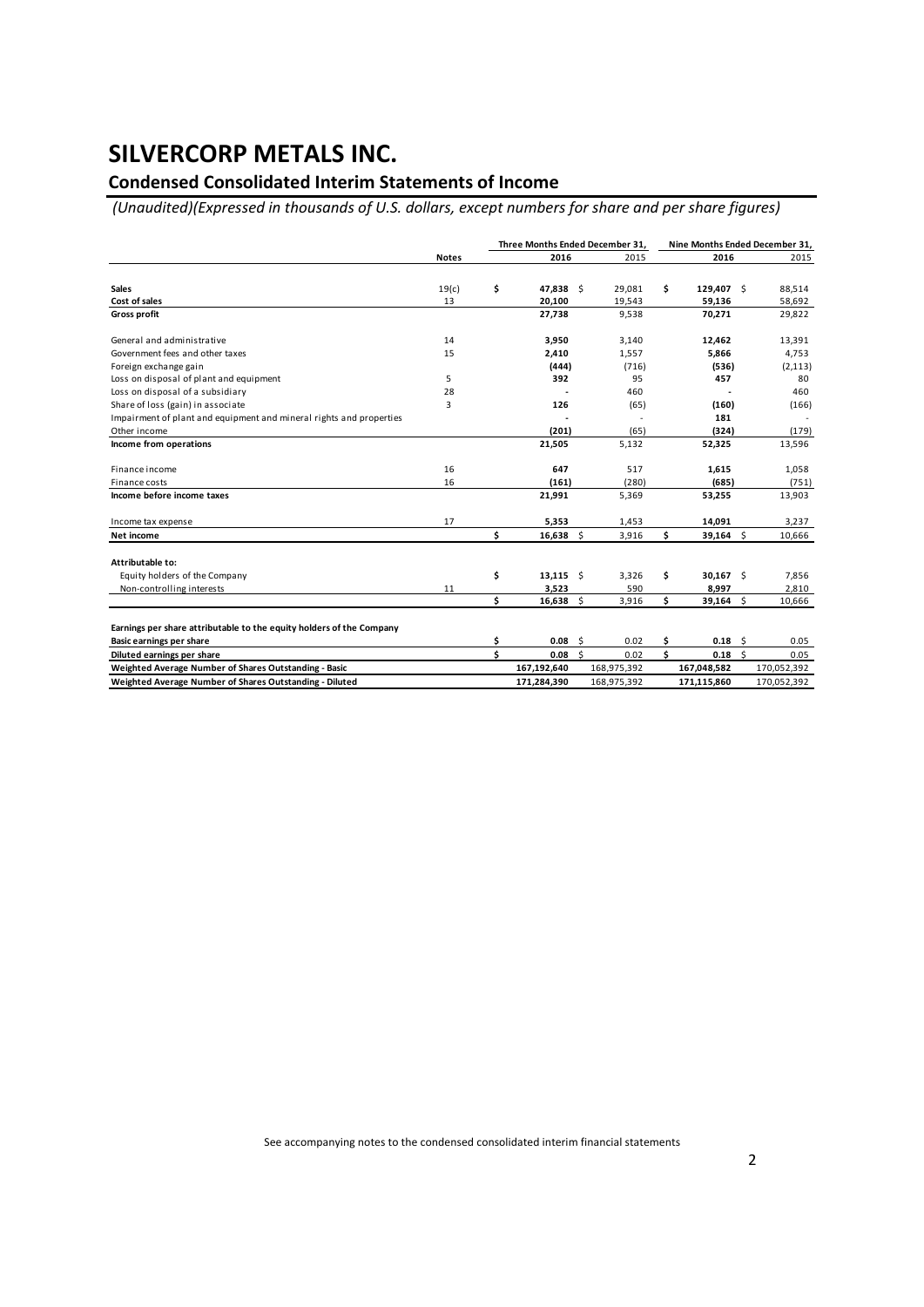### **Condensed Consolidated Interim Statements of Comprehensive Income**

*(Unaudited) (Expressed in thousands of U.S. dollars)*

|                                                                                      |              |    | Three Months Ended December 31, |          |     | Nine Months Ended December 31, |           |
|--------------------------------------------------------------------------------------|--------------|----|---------------------------------|----------|-----|--------------------------------|-----------|
|                                                                                      | <b>Notes</b> |    | 2016                            | 2015     |     | 2016                           | 2015      |
| Net income                                                                           |              | \$ | $16,638$ \$                     | 3,916    | \$. | $39,164$ \$                    | 10,666    |
| Other comprehensive loss, net of taxes:                                              |              |    |                                 |          |     |                                |           |
| Items that may subsequently be reclassified to net income or loss:                   |              |    |                                 |          |     |                                |           |
| Currency translation adjustment, net of tax of \$nil                                 |              |    | (11,730)                        | (7, 565) |     | (20, 602)                      | (15,708)  |
| Share of other comprehensive income (loss) in associate                              | 3            |    | 61                              |          |     | (12)                           |           |
| Items that will not subsequently be reclassified to net income or loss:              |              |    |                                 |          |     |                                |           |
| Change in fair value on equity investments designated as FVTOCI, net of tax of \$nil | 4            |    | (122)                           | 16       |     | 19                             | (227)     |
| Items reclassified to net income:                                                    |              |    |                                 |          |     |                                |           |
| Cumulative translation adjustment upon sale of a subsidiary                          |              |    |                                 | 23       |     |                                | 23        |
| Other comprehensive loss, net of taxes                                               |              | \$ | $(11,791)$ \$                   | (7,526)  | \$  | $(20,595)$ \$                  | (15, 912) |
| Attributable to:                                                                     |              |    |                                 |          |     |                                |           |
| Equity holders of the Company                                                        |              | \$ | $(9,769)$ \$                    | (6, 396) | \$. | $(16,991)$ \$                  | (13, 688) |
| Non-controlling interests                                                            | 11           |    | (2,022)                         | (1, 130) |     | (3,604)                        | (2, 224)  |
|                                                                                      |              |    | $(11,791)$ \$                   | (7,526)  |     | $(20, 595)$ \$                 | (15, 912) |
| Total comprehensive income (loss), net of taxes                                      |              |    | 4,847<br>-\$                    | (3,610)  |     | $18,569$ \$                    | (5,246)   |
|                                                                                      |              |    |                                 |          |     |                                |           |
| Attributable to:                                                                     |              |    |                                 |          |     |                                |           |
| Equity holders of the Company                                                        |              | \$ | $3,346$ \$                      | (3,070)  | \$. | $13,176$ \$                    | (5,832)   |
| Non-controlling interests                                                            |              |    | 1.501                           | (540)    |     | 5,393                          | 586       |
|                                                                                      |              | Ś  | 4,847<br>-\$                    | (3,610)  | s   | 18,569 \$                      | (5,246)   |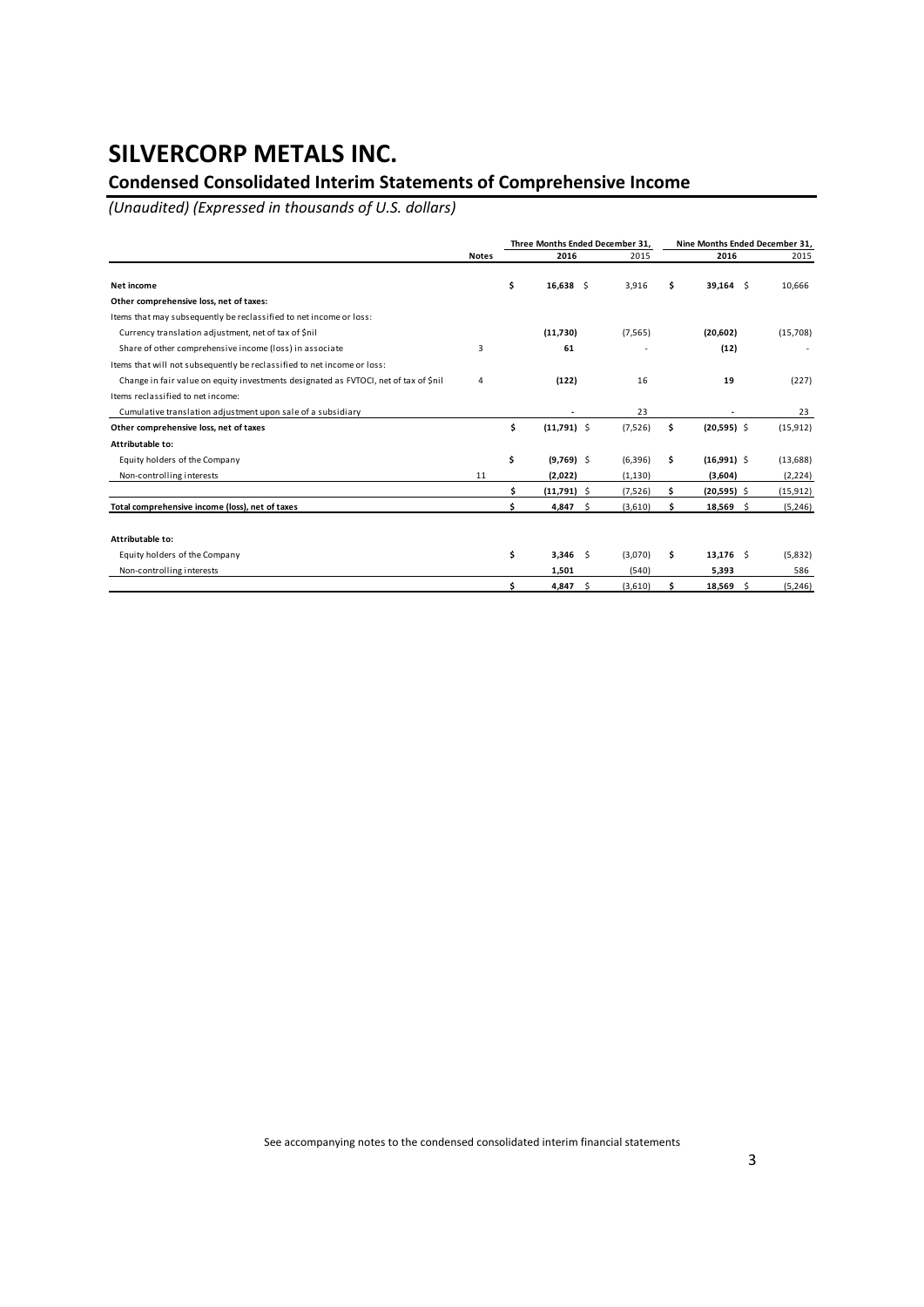### **Condensed Consolidated Interim Statements of Cash Flows**

*(Unaudited) (Expressed in thousands of U.S. dollars)*

|                                                                     |              |    | Three Months Ended December 31, |                | Nine Months Ended December 31, |           |  |
|---------------------------------------------------------------------|--------------|----|---------------------------------|----------------|--------------------------------|-----------|--|
|                                                                     | <b>Notes</b> |    | 2016                            | 2015           | 2016                           | 2015      |  |
| Cash provided by                                                    |              |    |                                 |                |                                |           |  |
| <b>Operating activities</b>                                         |              |    |                                 |                |                                |           |  |
| Net income                                                          |              | \$ | $16,638$ \$                     | 3,916          | \$<br>$39,164$ \$              | 10,666    |  |
| Add (deduct) items not affecting cash:                              |              |    |                                 |                |                                |           |  |
| Finance costs                                                       |              |    | 161                             | 280            | 685                            | 751       |  |
| Depreciation, amortization and depletion                            | 13, 14       |    | 5,463                           | 6,356          | 16,812                         | 15,733    |  |
| Share of loss (gain) in associate                                   | 3            |    | 126                             | (65)           | (160)                          | (166)     |  |
| Loss on disposal of a subsidiary                                    |              |    |                                 | 460            |                                | 460       |  |
| Impairment of plant and equipment and mineral rights and properties |              |    | J.                              |                | 181                            |           |  |
| Income tax expense                                                  |              |    | 5,353                           | 1,453          | 14,091                         | 3.237     |  |
| Finance income                                                      | 16           |    | (647)                           | (517)          | (1,615)                        | (1,058)   |  |
| Loss on disposal of plant and equipment                             | 5            |    | 392                             | 95             | 457                            | 80        |  |
| Share-based compensation                                            |              |    | 214                             | 234            | 654                            | 742       |  |
| Income taxes paid                                                   |              |    | (1, 115)                        | (224)          | (4,030)                        | (527)     |  |
| Interest received                                                   |              |    | 647                             | 517            | 1,615                          | 1,058     |  |
| Interest paid                                                       |              |    | (853)                           |                | (954)                          |           |  |
| Changes in non-cash operating working capital                       | 21           |    | 1,955                           | (2,919)        | 8,656                          | (3, 439)  |  |
| Net cash provided by operating activities                           |              |    | 28,334                          | 9,586          | 75,556                         | 27,537    |  |
| <b>Investing activities</b>                                         |              |    |                                 |                |                                |           |  |
| Mineral rights and properties                                       |              |    |                                 |                |                                |           |  |
| Capital expenditures                                                |              |    | (14, 897)                       | (5, 427)       | (25, 605)                      | (14, 157) |  |
| Plant and equipment                                                 |              |    |                                 |                |                                |           |  |
| Additions                                                           |              |    | (1, 433)                        | (2,604)        | (4,556)                        | (5,594)   |  |
| Proceeds on disposals                                               | 5            |    | 19                              | 202            | 51                             | 232       |  |
| Other investments                                                   |              |    |                                 |                |                                |           |  |
| Acquisition                                                         |              |    | (782)                           | $\overline{a}$ | (782)                          |           |  |
| Proceeds on disposals                                               | 4            |    |                                 | 422            | 33                             | 422       |  |
| Reclamation deposit paid                                            |              |    | (1,775)                         | L.             | (2, 160)                       | (9)       |  |
| Net purchases of short-term investments                             |              |    | (5, 542)                        | (203)          | (11,518)                       | 5,504     |  |
| Proceeds for sale of a subsidiary                                   |              |    |                                 | 11             |                                | 11        |  |
| Net cash used in investing activities                               |              |    | (24, 410)                       | (7, 599)       | (44, 537)                      | (13,591)  |  |
| <b>Financing activities</b>                                         |              |    |                                 |                |                                |           |  |
| Related parties                                                     |              |    |                                 |                |                                |           |  |
| Payments made                                                       |              |    |                                 | (1,587)        |                                | (1,587)   |  |
| Non-controlling interests                                           |              |    |                                 |                |                                |           |  |
| Distribution                                                        | 11           |    |                                 | (1,661)        | (1,460)                        | (1,661)   |  |
| Cash dividends distributed                                          | 9(c)         |    | (1,585)                         |                | (1,585)                        | (1, 323)  |  |
| Proceeds from issuance of common shares                             |              |    | 192                             |                | 489                            |           |  |
| Common shares repurchased as part of normal course issuer bid       |              |    |                                 | (419)          |                                | (1,686)   |  |
| Net cash used in financing activities                               |              |    | (1,393)                         | (3,667)        | (2,556)                        | (6, 257)  |  |
|                                                                     |              |    |                                 |                |                                |           |  |
| Effect of exchange rate changes on cash and cash equivalents        |              |    | (2,041)                         | (2, 160)       | (3, 452)                       | (4, 492)  |  |
| Increase (decrease) in cash and cash equivalents                    |              |    | 490                             | (3,840)        | 25,011                         | 3,197     |  |
| Cash and cash equivalents, beginning of the period                  |              |    | 66,484                          | 67,216         | 41,963                         | 60,179    |  |
| Cash and cash equivalents, end of the period                        |              | Ś  | 66,974 \$                       | 63,376         | \$<br>66,974 \$                | 63,376    |  |
| Supplementary cash flow information                                 | 21           |    |                                 |                |                                |           |  |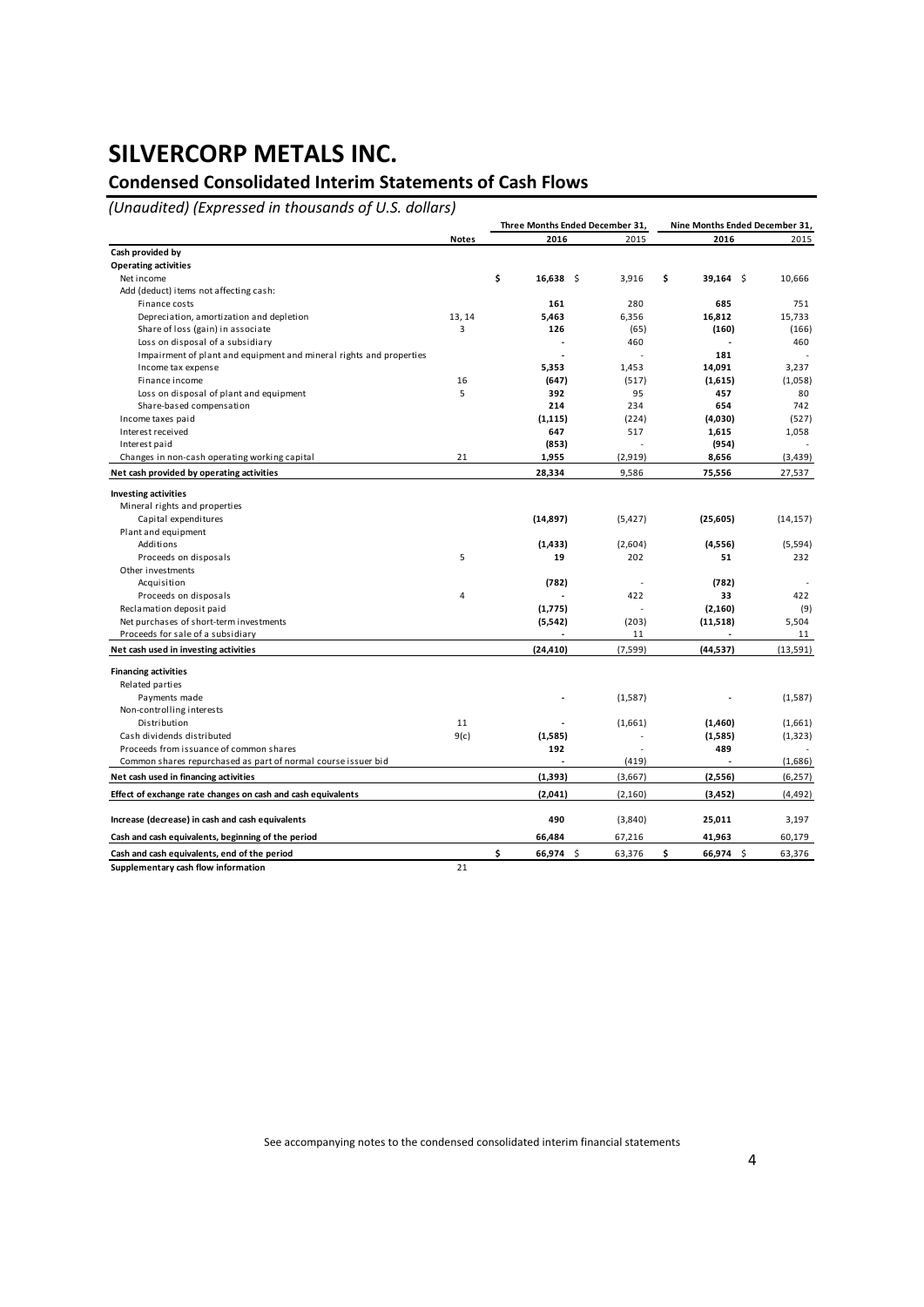### **Condensed Consolidated Interim Statements of Changes in Equity**

*(Unaudited) (Expressed in thousands of U.S. dollars, except numbers for share figures)*

|                                               |              | Share capital |            |    |                 |                    |    |                                    |     |                  |                                                                            |    |         |                        |
|-----------------------------------------------|--------------|---------------|------------|----|-----------------|--------------------|----|------------------------------------|-----|------------------|----------------------------------------------------------------------------|----|---------|------------------------|
|                                               |              | Number of     |            |    | Share<br>option |                    |    | Accumulated other<br>comprehensive |     | earnings         | Retained Total equity attributable<br>to the equity holders of controlling |    | Non-    |                        |
|                                               | <b>Notes</b> | shares        | Amount     |    | reserve         | Reserves           |    | loss                               |     | (deficit)        | the Company                                                                |    |         | interests Total equity |
| Balance, April 1, 2015                        |              | 170,883,808   | \$233,513  | Ŝ. | 11,741          | $$25,409$ \$       |    | $(26,697)$ \$                      |     | $(5,089)$ \$     | 238,877                                                                    | \$ | 53,634  | \$292,511              |
| Share-based compensation                      |              |               |            |    | 742             |                    |    |                                    |     |                  | 742                                                                        |    |         | 742                    |
| Dividends declared                            |              |               |            |    |                 |                    |    |                                    |     | (685)            | (685)                                                                      |    |         | (685)                  |
| Distribution to non-controlling interests     |              |               |            |    |                 |                    |    |                                    |     |                  |                                                                            |    | (1,661) | (1,661)                |
| Disposition of non-controlling interests upon |              |               |            |    |                 |                    |    |                                    |     |                  |                                                                            |    |         |                        |
| sale of a subsidiary                          |              |               |            |    |                 |                    |    |                                    |     |                  |                                                                            |    | (773)   | (773)                  |
| Common shares repurchased as part of normal   |              |               |            |    |                 |                    |    |                                    |     |                  |                                                                            |    |         |                        |
| course issuer bid                             |              | (2,322,952)   | (1,686)    |    |                 |                    |    |                                    |     |                  | (1,686)                                                                    |    |         | (1,686)                |
| Cumulative translation adjustment realized    |              |               |            |    |                 |                    |    |                                    |     |                  |                                                                            |    |         |                        |
| upon sale of a subsidiary                     |              |               |            |    |                 |                    |    | 23                                 |     |                  | 23                                                                         |    |         | 23                     |
| Comprehensive (loss) income                   |              |               |            |    |                 |                    |    | (13, 711)                          |     | 7,856            | (5,855)                                                                    |    | 586     | (5,269)                |
| Balance, December 31, 2015                    |              | 168,560,856   | \$231,827  | Ŝ. | 12,483          | \$25,409           | Ŝ. | (40, 385)                          | -\$ | $2,082 \quad$ \$ | 231,416                                                                    | Ŝ. | 51,786  | \$283,202              |
| Share-based compensation                      |              |               |            |    | 145             |                    |    |                                    |     |                  | 145                                                                        |    |         | 145                    |
| Common shares repurchased as part of normal   |              |               |            |    |                 |                    |    |                                    |     |                  |                                                                            |    |         |                        |
| course issuer bid                             |              | (1,714,500)   | (894)      |    |                 |                    |    |                                    |     |                  | (894)                                                                      |    |         | (894)                  |
| Comprehensive income (loss)                   |              |               |            |    |                 |                    |    | 4,391                              |     | (1,520)          | 2,871                                                                      |    | 1,235   | 4,106                  |
| Balance, March 31, 2016                       |              | 166,846,356   | \$230,933  |    | 12,628          | $$25,409$ \$       |    | (35,994) \$                        |     | 562 <sub>5</sub> | 233,538                                                                    |    |         | 53,021 \$ 286,559      |
| Options exercised                             |              | 460,964       | 657        |    | (168)           |                    |    |                                    |     |                  | 489                                                                        |    |         | 489                    |
| Share-based compensation                      | 9(b)         |               |            |    | 654             |                    |    |                                    |     |                  | 654                                                                        |    |         | 654                    |
| Dividends declared                            | 9(c)         |               |            |    |                 |                    |    |                                    |     | (1,585)          | (1,585)                                                                    |    |         | (1,585)                |
| Distribution to non-controlling interests     | 11           |               |            |    |                 |                    |    |                                    |     |                  |                                                                            |    | (1,460) | (1,460)                |
| Comprehensive (loss) income                   |              |               |            |    |                 |                    |    | (16,991)                           |     | 30,167           | 13,176                                                                     |    | 5.393   | 18,569                 |
| Balance, December 31, 2016                    |              | 167,307,320   | \$ 231,590 | Ŝ  |                 | 13,114 \$25,409 \$ |    | $(52,985)$ \$                      |     | 29,144 \$        | 246,272 \$                                                                 |    | 56,954  | 303,226<br>Ś.          |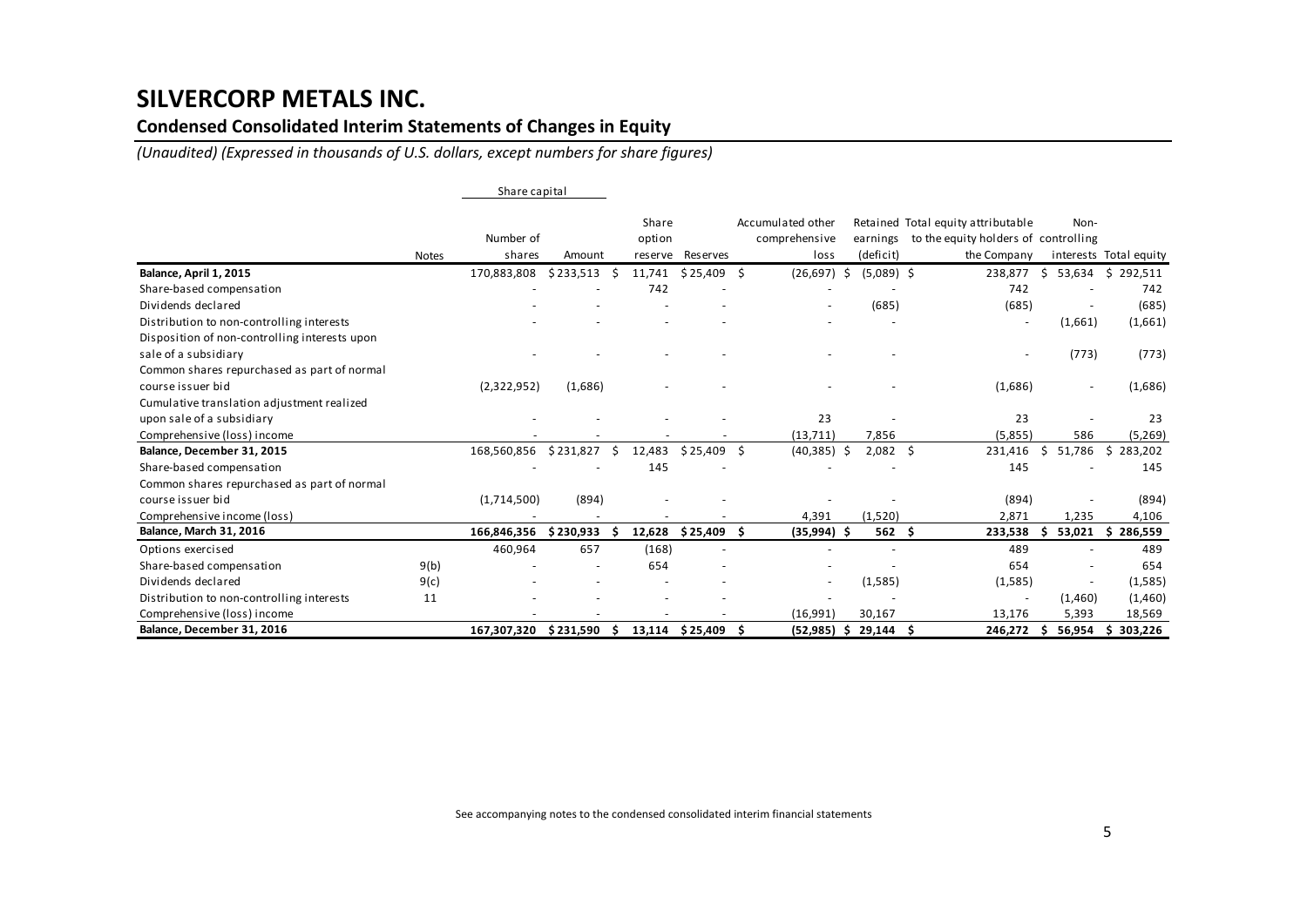### **Notes to Condensed Consolidated Interim Financial Statements as at December 31, 2016 and for three and nine months ended December 31, 2016 and 2015**

*(Unaudited)(Expressed in thousands of U.S. dollars, unless otherwise stated)*

#### **1. CORPORATE INFORMATION**

Silvercorp Metals Inc., along with its subsidiary companies (collectively the "Company"), is engaged in the acquisition, exploration, development, and mining of precious and base metal mineral properties. The Company's producing mines and other current exploration and development projects are in China.

The Company is a publicly listed company incorporated in Canada with limited liability under the legislation of the Province of British Columbia. The Company's shares are listed on the Toronto Stock Exchange.

The head office, registered address and records office of the Company are located at 200 Granville Street, Suite 1378, Vancouver, British Columbia, Canada, V6C 1S4.

Operating results for the three and nine months ended December 31, 2016, are not necessarily indicative of the results that may be expected for the year ending March 31, 2017.

#### **2. SIGNIFICANT ACCOUNTING POLICIES**

#### *(a) Statement of Compliance*

These condensed consolidated interim financial statements have been prepared in accordance with International Accounting Standard 34 – *Interim Financial Reporting ("IAS 34")* of the International Financial Reporting Standards as issued by the International Accounting Standards Board ("IFRS"). These condensed consolidated interim financial statements should be read in conjunction with the Company's audited consolidated financial statements for the year ended March 31, 2016. These condensed consolidated interim financial statements follow the same significant accounting policies set out in note 2 to the audited consolidated financial statements for the year ended March 31, 2016.

These condensed consolidated interim financial statements were authorized for issue in accordance with a resolution of the Board of Directors dated on February 1, 2017.

#### *(b)Basis of Consolidation*

These condensed consolidated interim financial statements include the accounts of the Company and its wholly or partially owned subsidiaries.

Subsidiaries are consolidated from the date on which the Company obtains control up to the date of the disposition of control. Control is achieved when the Company has power over the subsidiary, is exposed or has rights to variable returns from its involvement with the subsidiary; and has the ability to use its power to affect its returns. For non-wholly-owned subsidiaries over which the Company has control, the net assets attributable to outside equity shareholders are presented as "non-controlling interests" in the equity section of the consolidated balance sheets. Net income for the period that is attributable to the non-controlling interests is calculated based on the ownership of the non-controlling interest shareholders in the subsidiary.

Balances, transactions, revenues and expenses between the Company and its subsidiaries are eliminated on consolidation.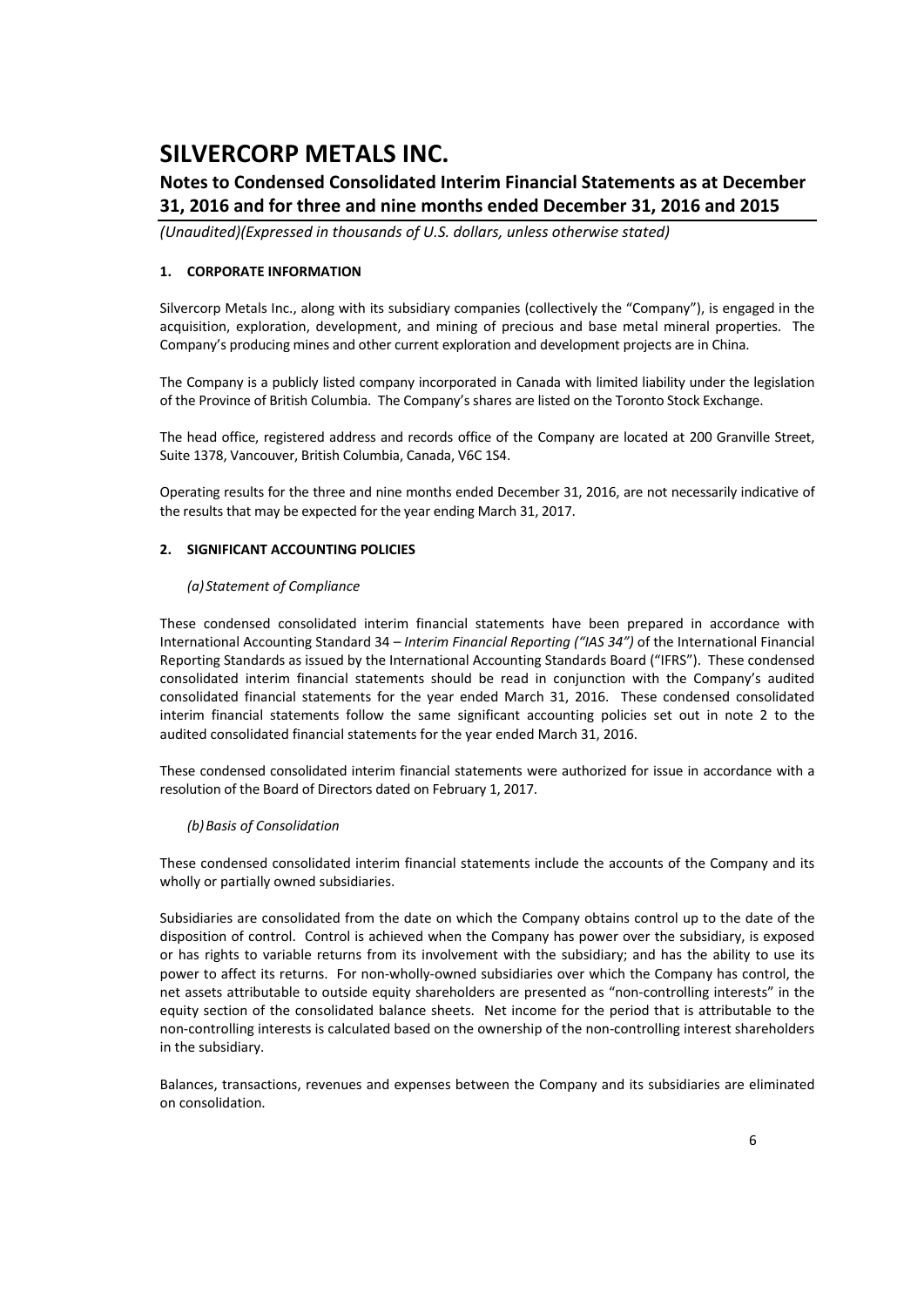### **Notes to Condensed Consolidated Interim Financial Statements as at December 31, 2016 and for three and nine months ended December 31, 2016 and 2015**

*(Unaudited)(Expressed in thousands of U.S. dollars, unless otherwise stated)*

Details of the Company's significant subsidiaries which are consolidated are as follows:

|                                                    |                    | Proportion of ownership interest held |              |           |            |  |  |
|----------------------------------------------------|--------------------|---------------------------------------|--------------|-----------|------------|--|--|
|                                                    |                    | Place of                              | December 31, | March 31, | Mineral    |  |  |
| Name of subsidiaries                               | Principal activity | incorporation                         | 2016         | 2016      | properties |  |  |
| Silvercorp Metals China Inc.                       | Holding company    | Canada                                | 100%         | 100%      |            |  |  |
| Silvercorp Metals (China) Inc.                     | Holding company    | China                                 | 100%         | 100%      |            |  |  |
| 0875786 B.C. LTD.                                  | Mining             | Canada                                | 100%         | 100%      |            |  |  |
| Fortune Mining Limited                             | Holding company    | BVI (i)                               | 100%         | 100%      | <b>RZY</b> |  |  |
| Fortune Copper Limited                             | Holding company    | <b>BVI</b>                            | 100%         | 100%      |            |  |  |
| Fortune Gold Mining Limited                        | Holding company    | <b>BVI</b>                            | 100%         | 100%      |            |  |  |
| Victor Resources Ltd.                              | Holding company    | <b>BVI</b>                            | 100%         | 100%      |            |  |  |
| Yangtze Mining Ltd.                                | Holding company    | <b>BVI</b>                            | 100%         | 100%      |            |  |  |
| Victor Mining Ltd.                                 | Holding company    | Barbados                              | 100%         | 100%      |            |  |  |
| Yangtze Mining (H.K.) Ltd.                         | Holding company    | Hong Kong                             | 100%         | 100%      |            |  |  |
| Fortune Gold Mining (H.K.) Limited                 | Holding company    | Hong Kong                             | 100%         | 100%      |            |  |  |
| Wonder Success Limited                             | Holding company    | Hong Kong                             | 100%         | 100%      |            |  |  |
| Henan Huawei Mining Co. Ltd. ("Henan Huawei")      | Mining             | China                                 | 80%          | 80%       | HPG, LM    |  |  |
| Henan Found Mining Co. Ltd. ("Henan Found")        | Mining             | China                                 | 77.5%        | 77.5%     | Ying, TLP  |  |  |
| Songxian Gold Mining Co., Ltd. ("SX Gold")         | Mining             | China                                 | 77.5%        | 77.5%     | XHP        |  |  |
| Xinshao Yunxiang Mining Co., Ltd. ("Yunxiang")     | Mining             | China                                 | 70%          | 70%       | <b>BYP</b> |  |  |
| Guangdong Found Mining Co. Ltd. (Guangdong Found") | Mining             | China                                 | 95%          | 95%       | GC         |  |  |

(i ) British Virgin Island ("BVI")

#### *(c) Accounting standards issued but not yet in effective*

IFRS 15 – *Revenue from contracts with customers,* the standard on revenue from contacts with customers was issued in September 2015 and may be effective for annual reporting periods beginning on or after January 1, 2018 for public entities with early adoption permitted. Entities have the option of using either a full retrospective or a modified retrospective approach to adopt the guidance. The Company is assessing the impact of this standard.

IAS 7 ‐ *Statement of Cash Flows* has been revised to incorporate amendments issued by the International Accounting Standards Board ("IASB") in January 2016. The amendments require entities to provide disclosures that enable users of financial statements to evaluate changes in liabilities arising from financing activities. The amendments are effective for annual periods beginning on or after January 1, 2017 with early adoption permitted. The Company is assessing the impact of this standard.

IAS 12 ‐ *Income Taxes* has been revised to incorporate amendments issued by the IASB in January 2016. The amendments clarify how to account for deferred tax assets related to debt instruments measured at fair value. The amendments are effective for annual periods beginning on or after January 1, 2017 with early adoption permitted. The Company is assessing the impact of this standard.

IFRS 16 ‐ *Leases* was issued by the IASB and will replace Leases ("IAS 17"). IFRS 16 requires most leases to be reported on a company's balance sheet as assets and liabilities. IFRS 16 is effective for annual periods beginning on or after January 1, 2019 with early application permitted for companies that also apply IFRS 15 - Revenue from Contracts with Customers. The Company is currently assessing the impact of this new standard.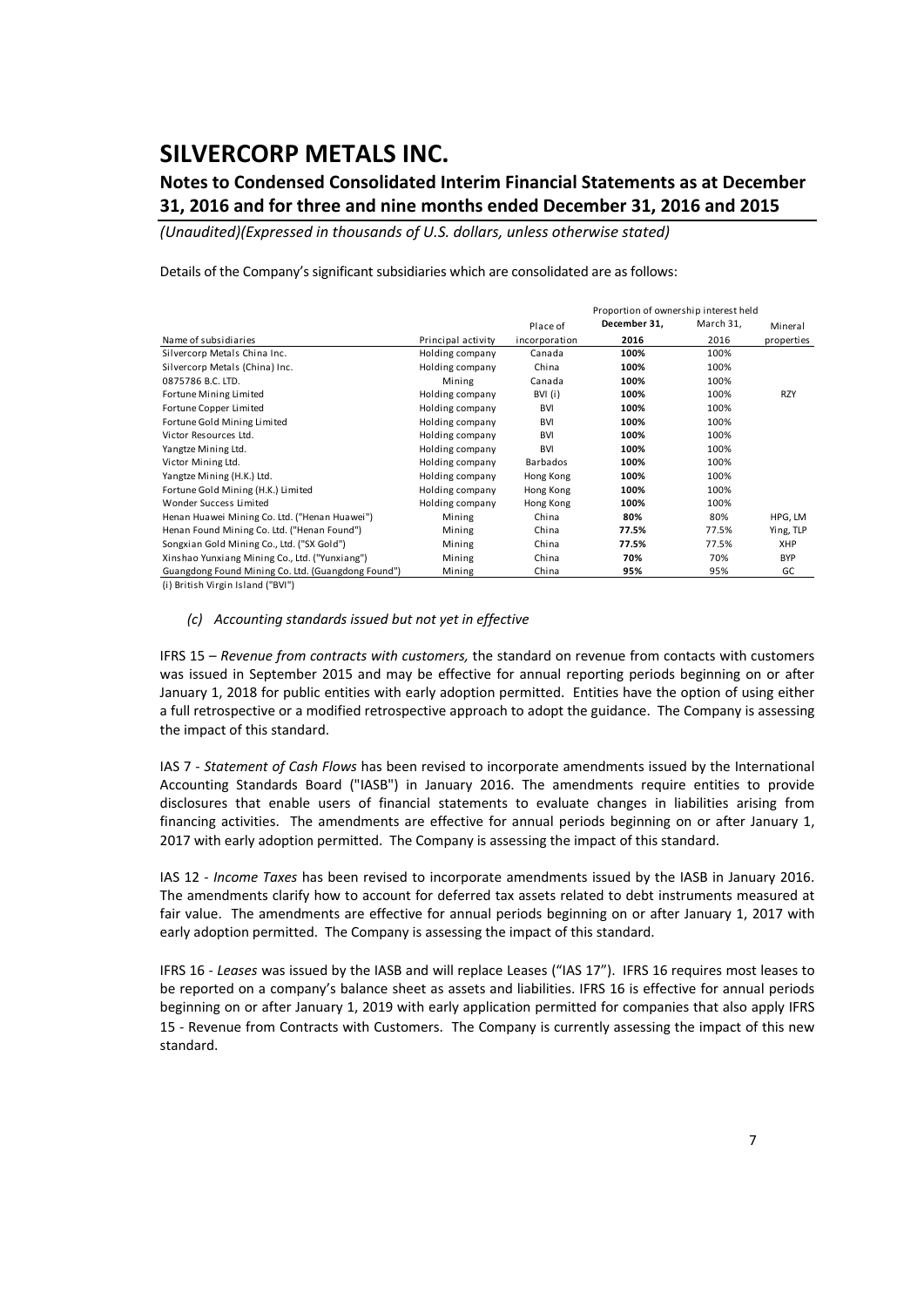### **Notes to Condensed Consolidated Interim Financial Statements as at December 31, 2016 and for three and nine months ended December 31, 2016 and 2015**

*(Unaudited)(Expressed in thousands of U.S. dollars, unless otherwise stated)*

#### **3. INVESTMENT IN AN ASSOCIATE**

New Pacific Holdings Corp. ("NUX") is a Canadian public company listed on the TSX Venture Exchange (symbol: NUX). NUX is a related party of the Company by way of two common directors and officers.

As at December 31, 2016, the Company owned 10,806,300 common shares (March 31, 2016 – 10,806,300) of NUX, representing an ownership interest of 16.1% (March 31, 2016 – 16.1%).

The Company accounts for its investment in NUX common shares using the equity method as it is able to exercise significant influence over the financial and operating policies of NUX. The summary of the investment in NUX common shares and its market value as at the respective balance sheet dates are as follows:

|                                   |            |   |            | Value of NUX's      |
|-----------------------------------|------------|---|------------|---------------------|
|                                   | Number of  |   |            | common shares per   |
|                                   | shares     |   | Amount     | quoted market price |
| Balance, April 1, 2015            | 10,806,300 | S | $3,449$ \$ | 1,448               |
| Share of net loss                 |            |   | (50)       |                     |
| Share of other comprehensive loss |            |   | (186)      |                     |
| Foreign exchange impact           |            |   | (80)       |                     |
| Balance, March 31, 2016           | 10,806,300 | S | $3,133$ \$ | 2,333               |
| Share of net income               |            |   | 160        |                     |
| Share of other comprehensive loss |            |   | (12)       |                     |
| Foreign exchange impact           |            |   | (110)      |                     |
| Balance December 31, 2016         | 10,806,300 |   | 3,171      | 5,473               |

#### **4. OTHER INVESTMENTS**

|                                         |   | December 31, 2016        |  |     |  |  |  |
|-----------------------------------------|---|--------------------------|--|-----|--|--|--|
| Equity investments designated as FVTOCI |   |                          |  |     |  |  |  |
| Publicly-traded companies               | s | 1.026                    |  | 287 |  |  |  |
| Luoyang Yongning Smelting Co. Ltd.      |   | -                        |  |     |  |  |  |
| Jinduicheng Xise (Canada) Co. Ltd.      |   | $\overline{\phantom{0}}$ |  |     |  |  |  |
|                                         |   | 1,026                    |  | 287 |  |  |  |

*(a) Investments in publicly‐traded companies with no significant influence*

Investments in publicly‐traded companies represent equity interests of other publicly‐trading companies that the Company has acquired through the open market or through private placements. Such investments are designated as FVTOCI and are measured at fair value on initial recognition and subsequent measurement. As of December 31, 2016, none of the investments held by the Company represented more than 10% of the respective interest of investees.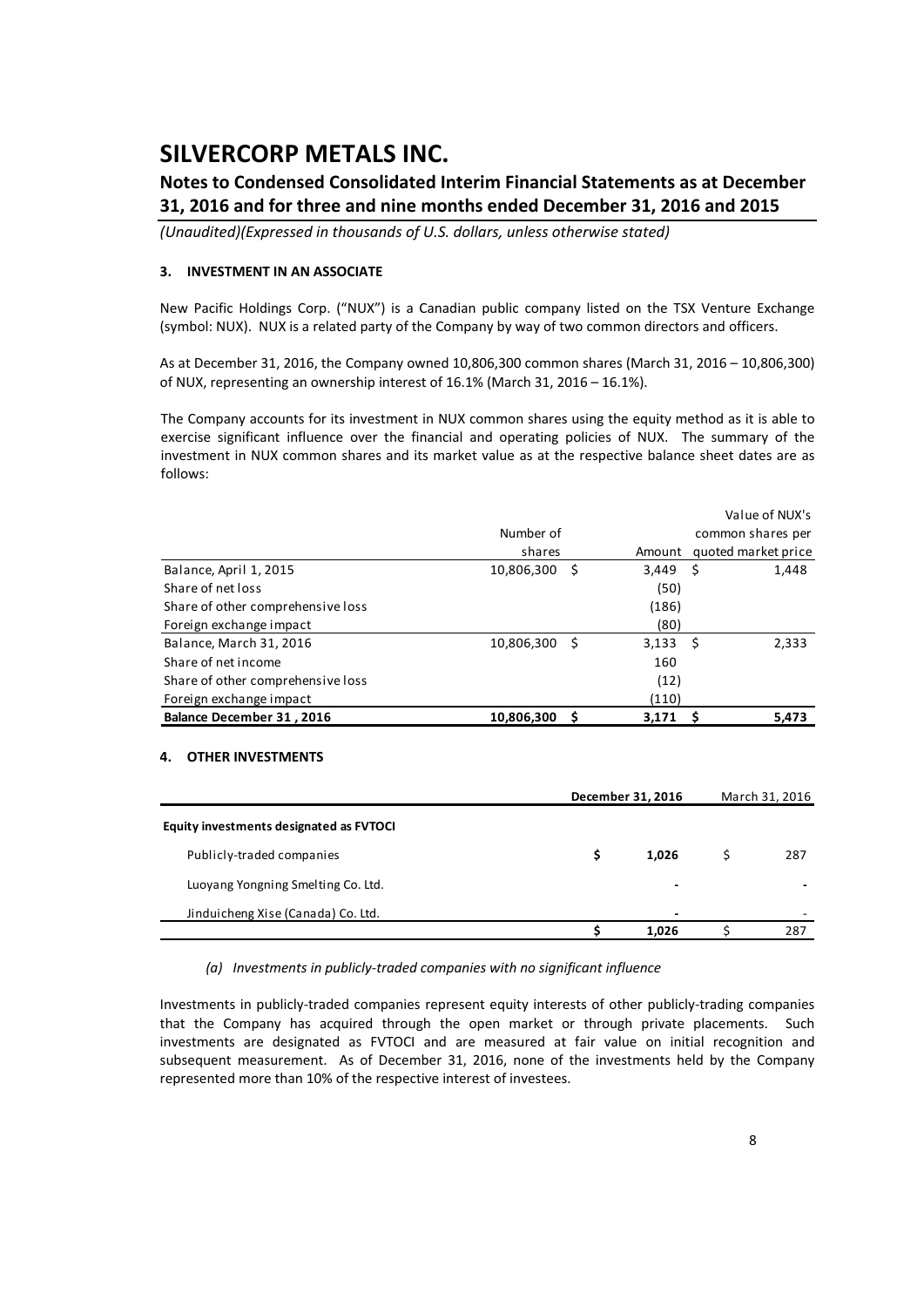### **Notes to Condensed Consolidated Interim Financial Statements as at December 31, 2016 and for three and nine months ended December 31, 2016 and 2015**

*(Unaudited)(Expressed in thousands of U.S. dollars, unless otherwise stated)*

The continuity of such investments is as follow:

|                                                                 |                   |    | Accumulated fair value change |
|-----------------------------------------------------------------|-------------------|----|-------------------------------|
|                                                                 | <b>Fair value</b> |    | included in OCI               |
| April 1, 2015                                                   | 892               | \$ | (6,271)                       |
| Change in fair value on equity investments designated as FVTOCI | (158)             |    | (158)                         |
| Disposal of equity investments                                  | (422)             |    |                               |
| Impact of foreign currency translation                          | (25)              |    |                               |
| March 31, 2016                                                  | 287               | Ś  | (6,429)                       |
| Change in fair value on equity investments designated as FVTOCI | 19                |    | 19                            |
| Purchase of equity investments                                  | 782               |    |                               |
| Impact of foreign currency translation                          | (62)              |    |                               |
| December 31, 2016                                               | 1.026             |    | (6, 410)                      |

#### *(b) Luoyang Yongning Smelting Co. Ltd. ("Yongning Smelting")*

Yongning Smelting is a private company based in China. The Company invested in Yongning Smelting through its subsidiary Henan Found. On July 31, 2016, the Company disposed its 0.1% (March 31, 2016 – 0.1%) ownership of Yongning Smelting's total equity for cash proceeds of \$33 (RMB ¥221).

#### *(c) Jinduicheng Xise (Canada) Co. Ltd. ("Jinduicheng")*

Jinduicheng is a Canadian private holding company, with primary assets holding 100% interest in a Canadian private mining company, Yukon Zinc Mining Corporation ("Yukon Zinc"). The Company invested in Jinduicheng through a private placement by subscribing common shares of Jinduicheng. As at December 31, 2016, the Company's total investment in Jinduicheng represents 6% (March 31, 2016 ‐ 6%) of Jinduicheng's total equity. The fair value of the investment as at December 31, 2016 was determined to be \$nil (March 31, 2016 ‐ \$nil), using a market based approach taking into consideration of Jinduicheng's consolidated mineral reserve and resource data and its consolidated financial position. The maximum risk exposures would be the amount the Company invested in the common shares of Jinduicheng.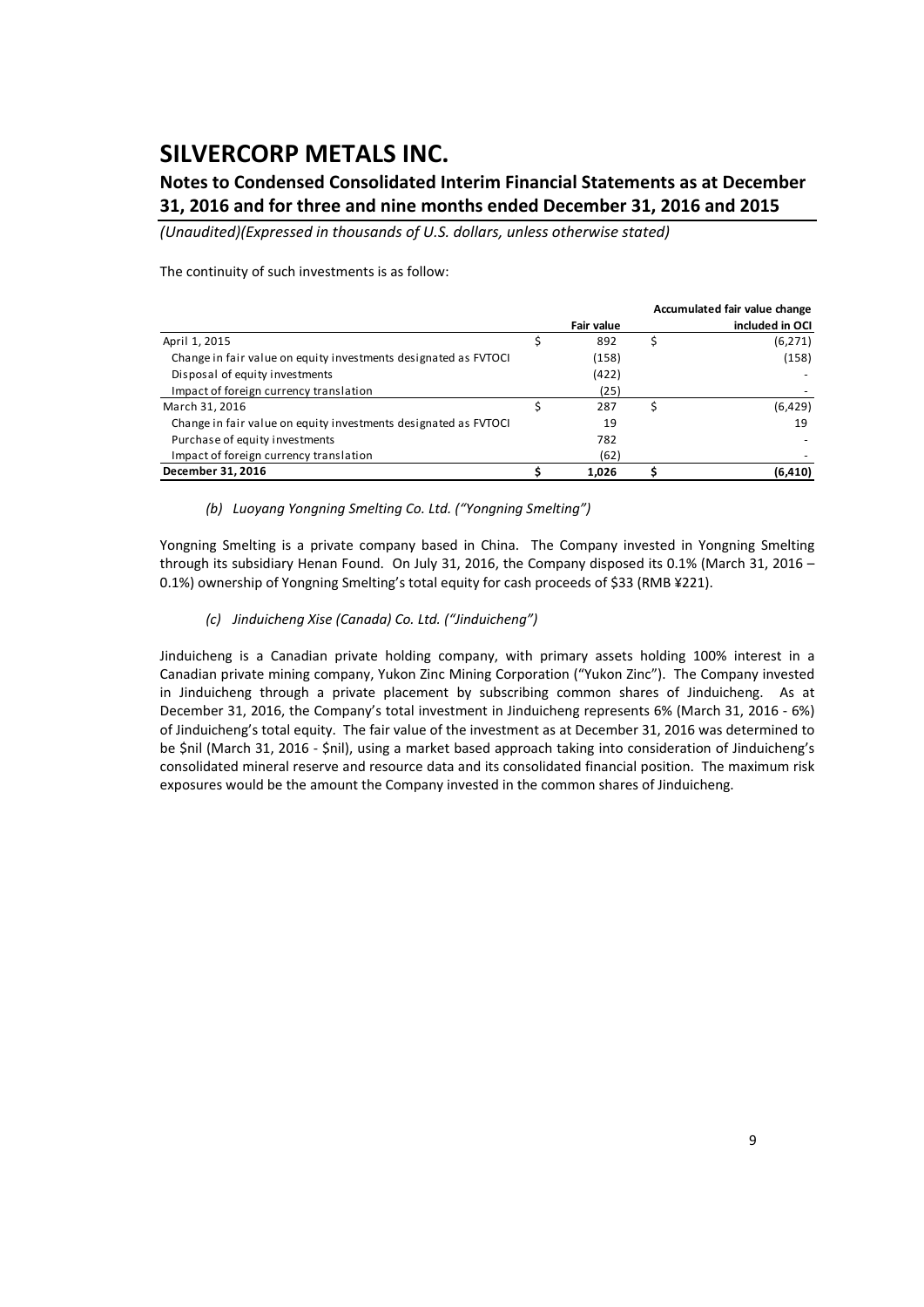### **Notes to Condensed Consolidated Interim Financial Statements as at December 31, 2016 and for three and nine months ended December 31, 2016 and 2015**

*(Unaudited)(Expressed in thousands of U.S. dollars, unless otherwise stated)*

#### **5. PLANT AND EQUIPMENT**

Plant and equipment consist of:

|                                                       |    | Land use rights |    | Office       |      |                |    | Motor        | Construction |                |     |              |
|-------------------------------------------------------|----|-----------------|----|--------------|------|----------------|----|--------------|--------------|----------------|-----|--------------|
| Cost                                                  |    | and building    |    | equipment    |      | Machinery      |    | vehicles     |              | in progress    |     | <b>Total</b> |
| Balance as at April 1, 2015                           | \$ | 87.404          | Ŝ. | 6.492        | Ŝ    | $27,183$ \$    |    | 7,274        | Ś.           | 3,551          | Ŝ.  | 131,904      |
| Additions                                             |    | 7,100           |    | 293          |      | 1,376          |    | 323          |              | 6,112          |     | 15,204       |
| Disposals                                             |    | (142)           |    | (101)        |      | (231)          |    | (210)        |              | (79)           |     | (763)        |
| Reclassification of asset groups <sup>(1)</sup>       |    | 293             |    |              |      |                |    |              |              | (293)          |     |              |
| Impact of foreign currency translation                |    | (3, 493)        |    | (242)        |      | (1,073)        |    | (284)        |              | (216)          |     | (5,308)      |
| Balance as at March 31, 2016                          | \$ | 91,162          | Ŝ. | 6,442        | - \$ | $27,255$ \$    |    | 7,103        | \$           | $9,075$ \$     |     | 141,037      |
| Additions                                             |    | 1,647           |    | 140          |      | 418            |    | 298          |              | 1,625          |     | 4,128        |
| Disposals                                             |    | (215)           |    | (256)        |      | (284)          |    | (754)        |              | (3)            |     | (1,512)      |
| Reclassification of asset groups <sup>(1)</sup>       |    | 7.470           |    |              |      | 320            |    |              |              | (7,790)        |     |              |
| Impact of foreign currency translation                |    | (6,987)         |    | (433)        |      | (2,003)        |    | (498)        |              | (411)          |     | (10, 332)    |
| Ending balance as at December 31, 2016                | \$ | 93,077          | Ŝ. | 5,893        | \$.  | 25,706 \$      |    | 6,149        | \$.          | 2,496          | \$. | 133,321      |
| Impairment, accumulated depreciation and amortization |    |                 |    |              |      |                |    |              |              |                |     |              |
| Balance as at April 1, 2015                           | \$ | $(41, 247)$ \$  |    | $(4,281)$ \$ |      | $(16, 639)$ \$ |    | $(4,899)$ \$ |              | $(59)$ \$      |     | (67, 125)    |
| Disposals                                             |    | 92              |    | 82           |      | 28             |    | 174          |              |                |     | 376          |
| Depreciation and amortization                         |    | (2,588)         |    | (700)        |      | (1,756)        |    | (866)        |              |                |     | (5,910)      |
| Impact of foreign currency translation                |    | 1,085           |    | 206          |      | 1,190          |    | 184          |              | $\overline{2}$ |     | 2,667        |
| Balance as at March 31, 2016                          | \$ | $(42, 658)$ \$  |    | $(4,693)$ \$ |      | $(17, 177)$ \$ |    | $(5,407)$ \$ |              | $(57)$ \$      |     | (69, 992)    |
| Disposals                                             |    | 72              |    | 227          |      | 161            |    | 544          |              |                |     | 1,004        |
| Depreciation and amortization                         |    | (2, 137)        |    | (400)        |      | (1,272)        |    | (392)        |              |                |     | (4,201)      |
| Impact of foreign currency translation                |    | 3,173           |    | 299          |      | 1,316          |    | 389          |              | 4              |     | 5,181        |
| Ending balance as at December 31, 2016                | Ś  | $(41,550)$ \$   |    | (4,567) \$   |      | $(16, 972)$ \$ |    | $(4,866)$ \$ |              | $(53)$ \$      |     | (68,008)     |
| <b>Carrying amounts</b>                               |    |                 |    |              |      |                |    |              |              |                |     |              |
| Balance as at March 31, 2016                          | Ś  | 48,504          | Ś  | 1.749        | Ś    | 10,078         | Ś. | 1,696        | \$           | 9,018          | Ś.  | 71,045       |
| Ending balance as at December 31, 2016                | Ś  | 51,527          | Ś  | 1,326        | Ś    | 8,734          | \$ | 1,283        | \$           | 2,443          | \$  | 65,313       |
|                                                       |    |                 |    |              |      |                |    |              |              |                |     |              |

 $^{(1)}$  when an asset is available for use, it is reclassified from construction in progress to one of the appropriate plant and equipment categories.

During the three and nine months ended December 31, 2016, certain plant and equipment were disposed for proceeds of \$19 and \$51, respectively (three and nine months ended December 31, 2015 ‐ \$202 and \$232, respectively) and loss of \$392 and \$457, respectively (three and nine months ended December 31, 2015 – loss of \$95 and \$80, respectively).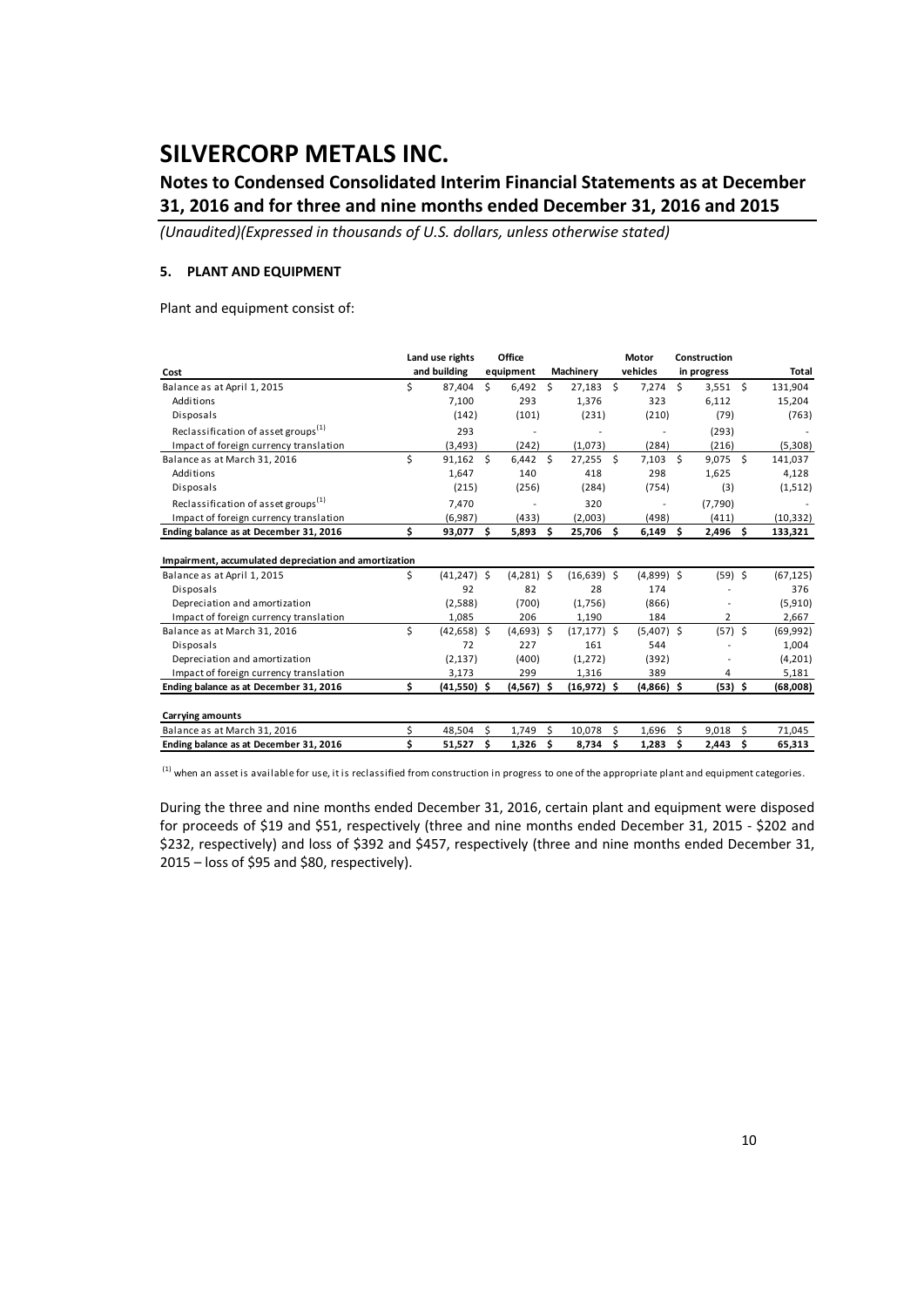### **Notes to Condensed Consolidated Interim Financial Statements as at December 31, 2016 and for three and nine months ended December 31, 2016 and 2015**

*(Unaudited)(Expressed in thousands of U.S. dollars, unless otherwise stated)*

#### **6. MINERAL RIGHTS AND PROPERTIES**

Mineral rights and properties consist of:

|                                        |    | Producing and development properties |    |               |    |           |                     |                |      | <b>Exploration and evaluation properties</b> |     |            |
|----------------------------------------|----|--------------------------------------|----|---------------|----|-----------|---------------------|----------------|------|----------------------------------------------|-----|------------|
| Cost                                   |    | <b>Ying Mining District</b>          |    | <b>BYP</b>    |    | <b>GC</b> |                     | XHP            |      | <b>RZY</b>                                   |     | Total      |
| Balance as at April 1, 2015            |    | 218,702 \$                           |    | $65,353$ \$   |    | 112.844   | Š.                  | 22,117         | -Ś   | 183                                          | \$. | 419,199    |
| Capitalized expenditures               |    | 18,914                               |    |               |    | 943       |                     |                |      |                                              |     | 19,857     |
| Mine right fee                         |    | 1,985                                |    |               |    |           |                     |                |      |                                              |     | 1,985      |
| Environmental rehabiliation            |    | 1,243                                |    | 75            |    | 74        |                     |                |      |                                              |     | 1,392      |
| Foreign currecy translation impact     |    | (8.717)                              |    | (613)         |    | (4, 383)  |                     | (860)          |      | (4)                                          |     | (14, 577)  |
| Balance as at March 31, 2016           | Ś  | 232,127 \$                           |    | 64,815 \$     |    | 109,478   | Ŝ.                  | $21,257$ \$    |      | 179                                          | Ŝ.  | 427,856    |
| Capitalized expenditures               |    | 15,207                               |    |               |    | 686       |                     |                |      |                                              |     | 15,893     |
| Mine right fee                         |    | 1,337                                |    |               |    |           |                     |                |      |                                              |     | 1,337      |
| Foreign currecy translation impact     |    | (17, 579)                            |    | (1.108)       |    | (7, 954)  |                     | (1.547)        |      | (6)                                          |     | (28, 194)  |
| Ending balance as at December 31, 2016 | Ś. | 231,092 \$                           |    | 63,707 \$     |    | 102,210   | $\ddot{\mathsf{s}}$ | 19,710 \$      |      | 173                                          | -\$ | 416,892    |
|                                        |    |                                      |    |               |    |           |                     |                |      |                                              |     |            |
| Impairment and accumulated depletion   |    |                                      |    |               |    |           |                     |                |      |                                              |     |            |
| Balance as at April 1, 2015            | Ś  | $(45,833)$ \$                        |    | $(57,701)$ \$ |    | (78, 756) | $\mathsf{S}$        | $(22, 117)$ \$ |      |                                              | \$  | (204, 407) |
| Depletion                              |    | (11, 633)                            |    |               |    | (1,922)   |                     |                |      |                                              |     | (13, 555)  |
| Foreign currecy translation impact     |    | 1,942                                |    | 315           |    | 3,069     |                     | 860            |      |                                              |     | 6,186      |
| Balance as at March 31, 2016           | Ś. | $(55,524)$ \$                        |    | $(57,386)$ \$ |    | (77, 609) | -Ś                  | $(21, 257)$ \$ |      |                                              | \$  | (211, 776) |
| <b>Impairment Loss</b>                 |    |                                      |    |               |    |           |                     |                |      | (181)                                        |     | (181)      |
| Depletion                              |    | (12, 563)                            |    |               |    | (1,609)   |                     |                |      |                                              |     | (14, 172)  |
| Foreign currecy translation impact     |    | 4.554                                |    | 567           |    | 5,668     |                     | 1.547          |      | 8                                            |     | 12,344     |
| Ending balance as at December 31, 2016 | Ś  | $(63,533)$ \$                        |    | $(56,819)$ \$ |    | (73,550)  | - \$                | $(19,710)$ \$  |      | $(173)$ \$                                   |     | (213, 785) |
| Carrying amounts                       |    |                                      |    |               |    |           |                     |                |      |                                              |     |            |
| Balance as at March 31, 2016           | ς. | 176.603                              | Ŝ. | 7,429         | Š. | 31.869    | -Ś                  |                | - \$ | 179                                          | Ŝ   | 216,080    |
| Ending balance as at December 31, 2016 | Ś  | 167,559                              | Ŝ  | 6.888         | Ŝ  | 28.660    | \$                  | $\sim$         | Ś.   |                                              |     | 203,107    |

On June 16, 2016, the Company paid a mine right fee of \$1,337 (RMB ¥8.7 million) to the Chinese government as part of its requirement to renew the mining permit for its TLP and LM mine (part of the Ying Mining District).

#### **7. MINE RIGHT FEE PAYABLE**

On October 25, 2016, the Company repaid its entire mine right fee payable along with accrued interest to the Chinese government.

|                            | <b>Total</b> |
|----------------------------|--------------|
| Balance, April 1, 2015     | \$<br>14,038 |
| Interest accrued           | 488          |
| Principal paid             | (4,095)      |
| Interest paid              | (180)        |
| Foreign exchange impact    | (485)        |
| Balance, March 31, 2016    | \$<br>9,766  |
| Interest accrued           | 226          |
| Principal paid             | (8,710)      |
| Interest paid              | (805)        |
| Foreign exchange impact    | (477)        |
| Balance, December 31, 2016 |              |

During the three and nine months ended December 31, 2016, interest of \$10 and \$226, respectively (three and nine months ended December 31, 2015 - \$157 and \$380, respectively) was accrued and expensed through finance costs.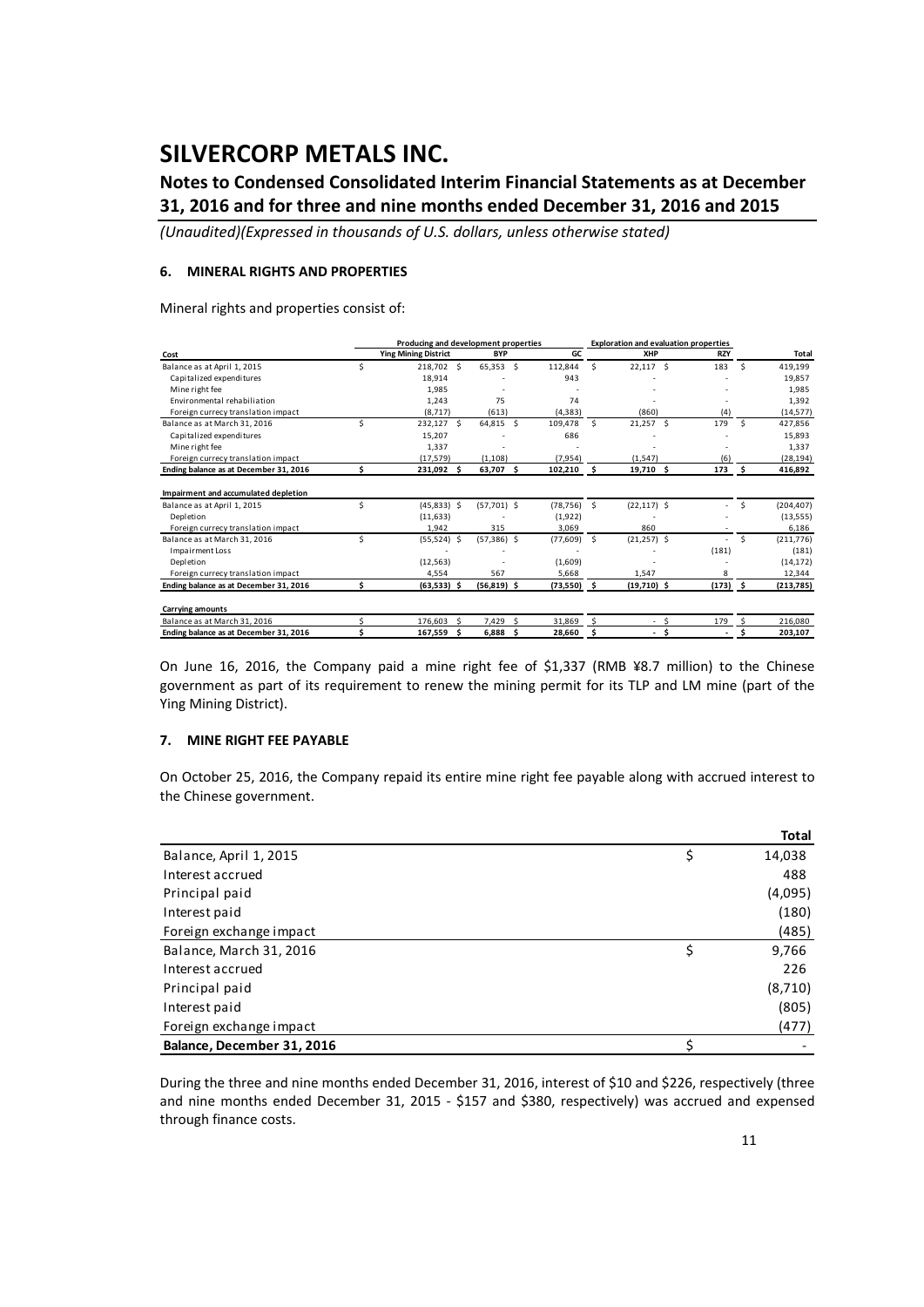### **Notes to Condensed Consolidated Interim Financial Statements as at December 31, 2016 and for three and nine months ended December 31, 2016 and 2015**

*(Unaudited)(Expressed in thousands of U.S. dollars, unless otherwise stated)*

#### **8. BANK LOAN**

|                            | Total |
|----------------------------|-------|
| Balance, April 1, 2015     | \$    |
| Addition                   | 4,619 |
| Interest accrued           | 49    |
| Interest paid              | (41)  |
| Foreign exchange impact    | 30    |
| Balance, March 31, 2016    | 4,657 |
| Interest accrued           | 149   |
| Interest paid              | (149) |
| Foreign exchange impact    | (340) |
| Balance, December 31, 2016 | 4,317 |

For the three and nine months ended December 31, 2016, interest of \$49 and \$149, respectively (three and nine months ended December 31, 2015 - \$nil) was accrued and expensed through finance costs.

Subsequent to December 31, 2016, the Company repaid the principal and interest of the bank loan in full.

#### **9. SHARE CAPITAL**

#### *(a) Authorized*

Unlimited number of common shares without par value. All shares issued as at December 31, 2016 were fully paid.

#### *(b) Stock options*

The Company has a stock option plan which allows for the maximum number of common shares to be reserved for issuance on the exercise of options granted under the stock option plan to be a rolling 10% of the issued and outstanding common shares from time to time. The maximum exercise period may not exceed 10 years from the date of the grant of the options to employees, officers, and consultants. The following is a summary of option transactions:

|                            |                  |    | Weighted average   |
|----------------------------|------------------|----|--------------------|
|                            |                  |    | exercise price per |
|                            | Number of shares |    | share CAD\$        |
| Balance, April 1, 2015     | 4,741,356        | \$ | 5.15               |
| Options granted            | 5,652,125        |    | 0.91               |
| Options forfeited          | (682,050)        |    | 3.89               |
| Options expired            | (537,406)        |    | 9.31               |
| Balance, March 31, 2016    | 9,174,025        | Ś  | 2.39               |
| Options granted            | 143,000          |    | 4.34               |
| Options exercised          | (460, 964)       |    | 1.37               |
| Options forfeited          | (847, 238)       |    | 3.61               |
| Options expired            | (481,000)        |    | 10.29              |
| Balance, December 31, 2016 | 7,527,823        |    | 1.84               |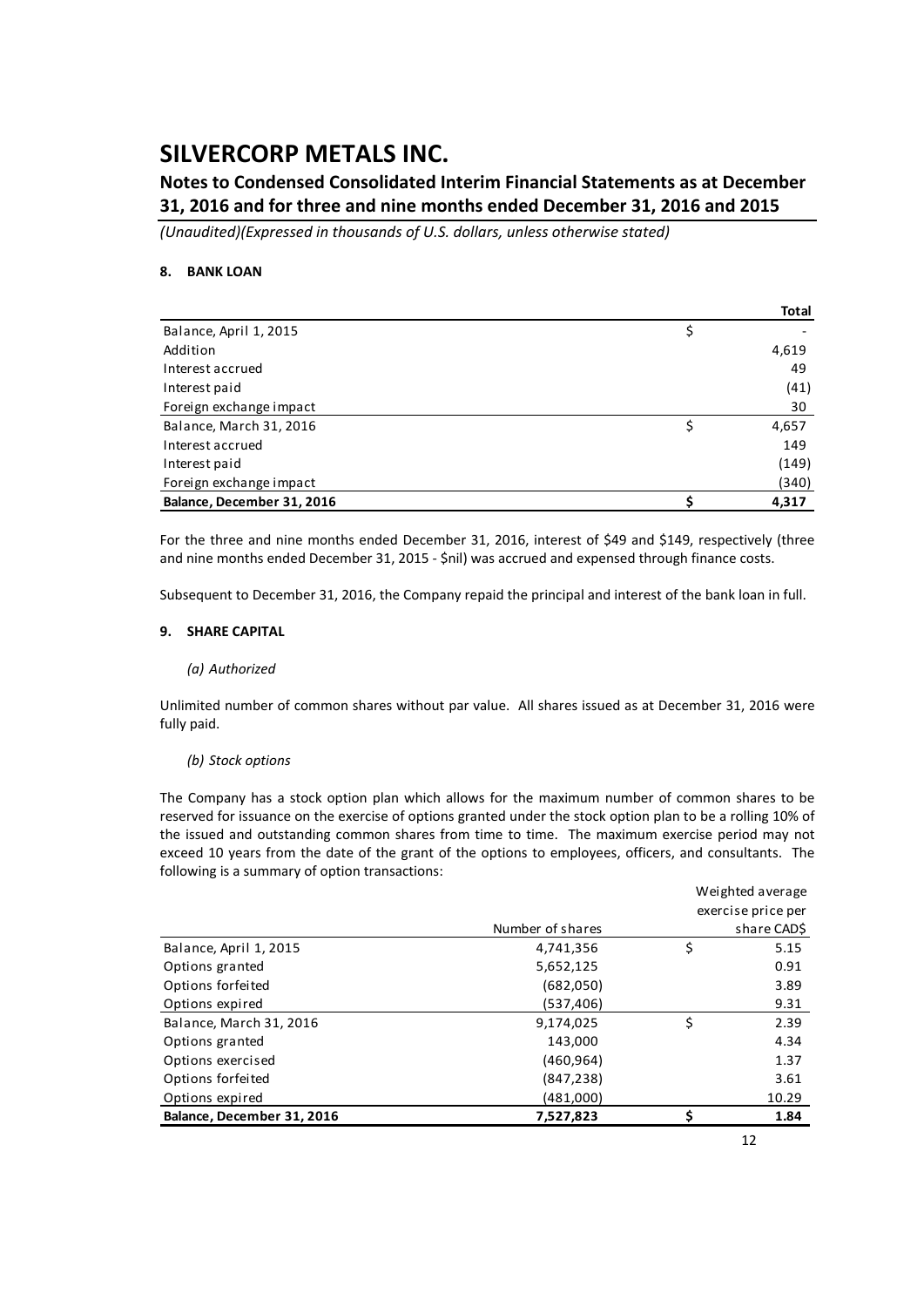### **Notes to Condensed Consolidated Interim Financial Statements as at December 31, 2016 and for three and nine months ended December 31, 2016 and 2015**

*(Unaudited)(Expressed in thousands of U.S. dollars, unless otherwise stated)*

During the nine months ended December 31, 2016, a total of 143,000 options with a life of three years were granted to officers and employees at an exercise price of CAD\$4.34 per share subject to a vesting schedule over a two-year term with 25% of the options vesting every six months from the date of grant.

Subsequent to December 31, 2016, a total of 1,000,000 options with a life of three years were granted to directors, officers and employees at an exercise price of CAD\$3.63 per share subject to a vesting schedule over a two-year term with 25% of the options vesting every six months from the date of grant.

The fair value of stock options granted during the nine months ended December 31, 2016 and 2015 were calculated as of the date of grant using the Black‐Scholes option pricing model with the following weighted average assumptions:

|                                               | Nine months ended December 31, |            |  |  |  |
|-----------------------------------------------|--------------------------------|------------|--|--|--|
|                                               | 2016                           | 2015       |  |  |  |
| Risk free interest rate                       | 0.59%                          | 0.53%      |  |  |  |
| Expected life of option in years              | 2.25 years                     | 2.86 years |  |  |  |
| Expected volatility                           | 70%                            | 57%        |  |  |  |
| Expected dividend yield                       | $\overline{\phantom{0}}$       | 0.45%      |  |  |  |
| Estimated forfeiture rate                     | 11%                            | 11%        |  |  |  |
| Weighted average share price at date of grant | \$4.34                         | \$0.91     |  |  |  |

The weighted average grant date fair value of options granted during the nine months ended December 31, 2016 was CAD\$1.74 (nine months ended December 31, 2015 ‐ CAD\$0.33). Volatility was determined based on the historical volatility of the Company's shares over the estimated life of stock options. For the three and nine months ended December 31, 2016, a total of \$214 and \$654, respectively (three and nine months ended December 31, 2015 - \$234 and \$742, respectively) in share-based compensation expense was recognized and included in the general and administrative expenses on the consolidated statements of income.

The following table summarizes information about stock options outstanding at December 31, 2016:

|    |                         |                   | Weighted                          |    |                |                               |            |
|----|-------------------------|-------------------|-----------------------------------|----|----------------|-------------------------------|------------|
|    |                         |                   | average                           |    |                |                               | Weighted   |
|    |                         | Number of options | remaining                         |    | Weighted       | Number of options             | average    |
|    |                         | outstanding at    | contractual life average exercise |    |                | exercisable at exercise price |            |
|    | Exercise price in CAD\$ | December 31, 2016 | (Years)                           |    | price in CAD\$ | December 31, 2016             | in CAD\$   |
| \$ | 0.66                    | 3,600,179         | 2.00                              | Ŝ. | 0.66           | 1,734,417                     | 0.66       |
|    | 1.43                    | 1,553,431         | 3.42                              | \$ | 1.43           | 710,931                       | 1.43       |
|    | 1.75                    | 398,500           | 2.41                              | Ś  | 1.75           | 242,125                       | 1.75       |
|    | 1.76                    | 257,527           | 2.78                              | Ś  | 1.76           | 125,127                       | 1.76       |
|    | 2.98                    | 139,437           | 2.06                              | Ś  | 2.98           | 94,595                        | 2.98       |
|    | 3.25                    | 182,187           | 1.42                              | Ś  | 3.25           | 159,313                       | 3.25       |
|    | 3.41                    | 275,312           | 1.70                              | Ś  | 3.41           | 223,563                       | 3.41       |
|    | 3.91                    | 177,250           | 1.18                              | Ś  | 3.91           | 166,064                       | 3.91       |
| Ş  | 4.34                    | 143,000           | 2.71                              | Ś  | 4.34           |                               |            |
|    | 5.35                    | 180,000           | 0.60                              | Ś  | 5.35           | 180,000                       | 5.35       |
|    | 5.40                    | 184,000           | 1.17                              | Ś  | 5.40           | 184,000                       | 5.40       |
|    | 6.53                    | 141,000           | 0.71                              | Ś  | 6.53           | 141,000                       | 6.53       |
|    | 6.69                    | 296,000           | 0.43                              | Ś  | 6.69           | 296,000                       | 6.69       |
|    | $$0.66 - 6.69$          | 7,527,823         | 2.15                              | \$ | 1.84           | 4,257,135                     | \$<br>2.32 |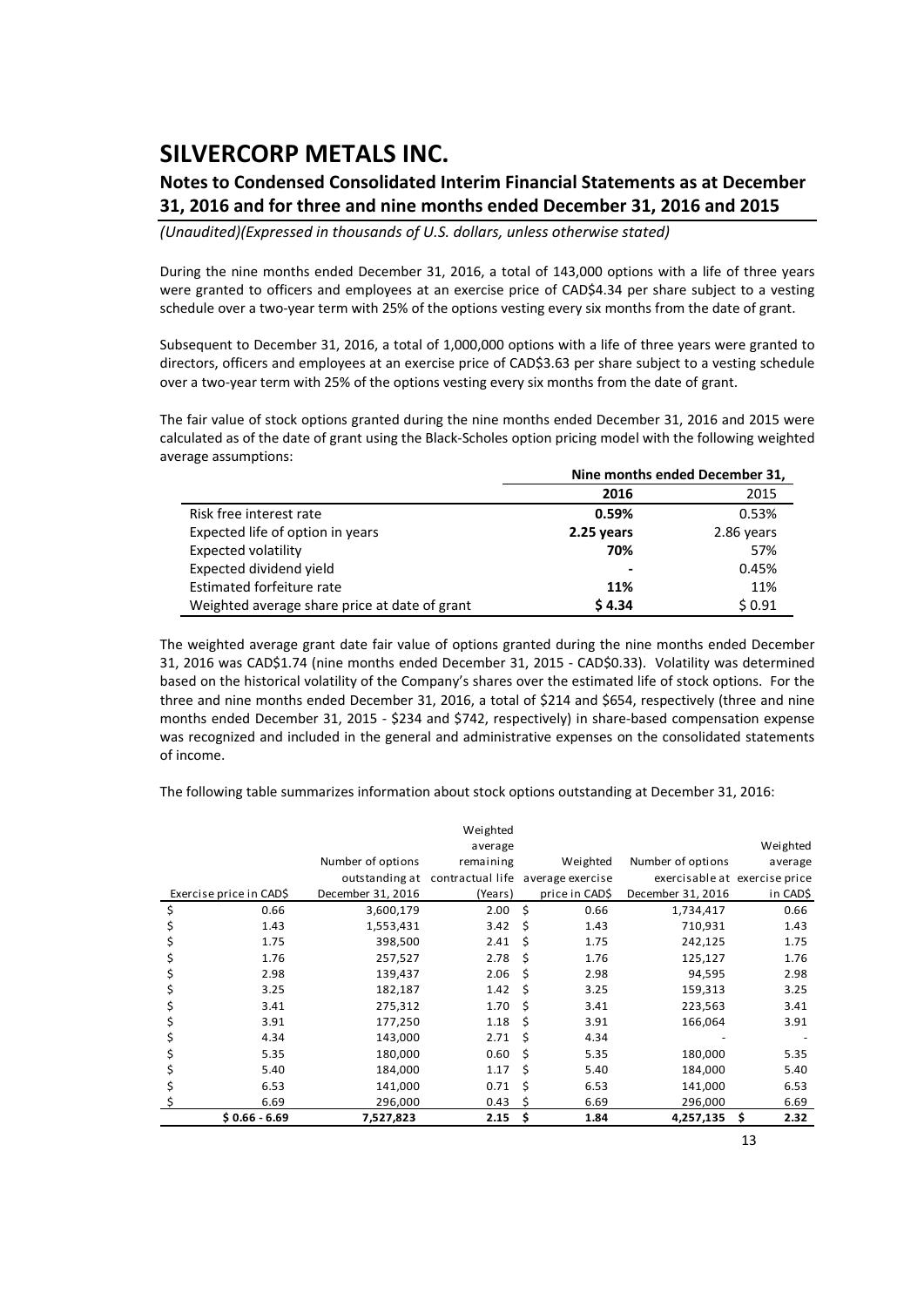### **Notes to Condensed Consolidated Interim Financial Statements as at December 31, 2016 and for three and nine months ended December 31, 2016 and 2015**

*(Unaudited)(Expressed in thousands of U.S. dollars, unless otherwise stated)*

Subsequent to December 31, 2016, a total of 76,436 options with exercise prices ranging from CAD\$0.66 to CAD\$3.41 were exercised.

#### *(c) Cash dividends declared*

During the three and nine months ended December 31, 2016, dividends of \$1,585 and \$1,585, respectively (for three and nine months ended December 31, 2015 ‐ \$nil and \$685, respectively) were declared and paid.

#### **10. ACCUMULATED OTHER COMPREHENSIVE INCOME**

|                                                                 | December 31, 2016 | March 31, 2016 |
|-----------------------------------------------------------------|-------------------|----------------|
| Change in fair value on equity investments designated as FVTOCI | $(38,063)$ \$     | (38,082)       |
| Share of other comprehensive loss in associate                  | (198)             | (186)          |
| Currency translation adjustment                                 | (14.724)          | 2.274          |
| Balance, end of the period                                      | (52, 985)         | (35,994)       |

The unrealized loss on equity investments designated as FVTOCI, share of other comprehensive loss in associate and currency translation adjustment are net of tax of \$nil for all periods presented.

#### **11. NON‐CONTROLLING INTERESTS**

The continuity of non-controlling interests is summarized as follows:

|                                            |    | Henan    | Henan      | Guangdong  |   |               |          |   |         |
|--------------------------------------------|----|----------|------------|------------|---|---------------|----------|---|---------|
|                                            |    | Found    | Huawei     | Yunxiang   |   | Found         | SX Gold  |   | Total   |
| Balance, April 1, 2015                     | S. | 49,924   | $5,307$ \$ | $4,713$ \$ |   | (3,066)<br>-S | (3, 244) |   | 53,634  |
| Share of net income (loss)                 |    | 4.365    | (66)       | (354)      |   | (48)          | (294)    |   | 3,603   |
| Share of other comprehensive (loss) income |    | (1, 411) | (631)      | (162)      |   | 32            | 390      |   | (1,782) |
| Distributions                              |    | (1,282)  | (379)      | ۰          |   |               | ۰.       |   | (1,661) |
| Disposition upon sale of a subsidiary      |    | ۰        | ٠          |            |   |               | (773)    |   | (773)   |
| Balance, March 31, 2016                    | Ś. | 51,596   | 4,231 \$   | 4,197      | S | $(3,082)$ \$  | (3,921)  | S | 53,021  |
| Share of net income (loss)                 |    | 8.570    | 559        | (277)      |   | 172           | (27)     |   | 8,997   |
| Share of other comprehensive (loss) income |    | (3, 118) | (372)      | (222)      |   | 53            | 55       |   | (3,604) |
| Distributions                              |    | (1,460)  | ۰          | ۰          |   |               | ۰.       |   | (1,460) |
| Balance. December 31, 2016                 |    | 55,588   | 4,418      | 3,698      |   | (2,857)       | (3,893)  |   | 56,954  |

As at December 31, 2016, non‐controlling interests in Henan Found, Henan Huawei, Yunxiang, Guangdong Found and SX Gold were 22.5%, 20%, 30%, 5% and 22.5%, respectively.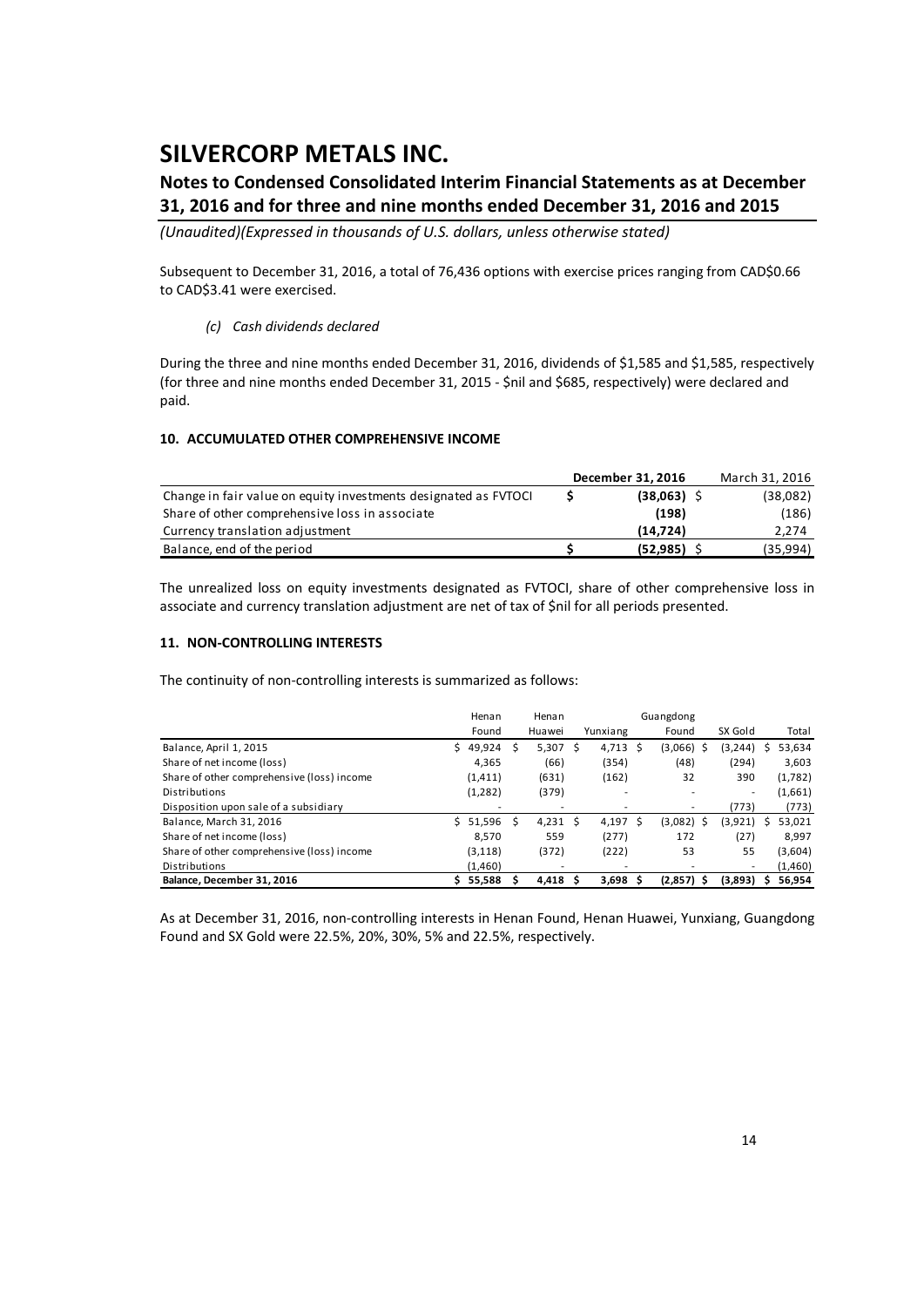### **Notes to Condensed Consolidated Interim Financial Statements as at December 31, 2016 and for three and nine months ended December 31, 2016 and 2015**

*(Unaudited)(Expressed in thousands of U.S. dollars, unless otherwise stated)*

#### **12. RELATED PARTY TRANSACTIONS**

Related party transactions not disclosed elsewhere in the consolidated financial statements are as follows:

| Due from related parties             | December 31, 2016 March 31, 2016 |     |
|--------------------------------------|----------------------------------|-----|
| NUX (a)                              | 38 S                             |     |
| Henan Non-ferrous Geology Bureau (b) | 50                               | 90  |
|                                      | 88                               | 103 |
|                                      |                                  |     |
| Due to related parties               | December 31, 2016 March 31, 2016 |     |

Parkside Management Ltd. (c) **\$ ‐** \$ 179

| (a) According to a services and administrative costs reallocation agreement between the Company and |
|-----------------------------------------------------------------------------------------------------|
| NUX, the Company recovers costs for services rendered to NUX and expenses incurred on behalf of     |
| NUX. During the three and nine months ended December 31, 2016, the Company recovered \$46 and       |
| \$139, respectively (three and nine months ended December 31, 2015 - \$40 and \$177, respectively)  |
| from NUX for services rendered and expenses incurred on behalf of NUX. The costs recovered from     |
| NUX were recorded as a direct reduction of general and administrative expenses on the consolidated  |
| statements of income.                                                                               |

- (b) Henan Non‐ferrous Geology Bureau ("Henan Geology Bureau") is the 22.5% equity interest holder of Henan Found. During the nine months ended December 31, 2016, Henan Found declared and paid dividends of \$1,460 (nine months ended December 31, 2015 ‐ \$1,282) to Henan Geology Bureau.
- (c) Parkside Management Limited is a private consulting services company controlled by a director of the Company. For the three and nine months ended December 31, 2016 and 2015, the Company paid consulting fees of \$250 and \$250, respectively to Parkside Management Ltd (for three and nine months ended December 31, 2015 ‐ \$nil).
- (d) The Company rents a Beijing office from a relative of a director and officer of the Company for \$21 (RMB ¥130,746) per month. For the three and nine months ended December 31, 2016, total rents were \$63 and \$189, respectively (three and nine months ended December 31, 2015 - \$63 and \$189, respectively).
- (e) Henan Xinhui Mining Co., Ltd. ("Henan Xinhui") is a 20% equity interest holder of Henan Huawei. During the three and nine months ended December 31, 2016, Henan Huawei did not declare and pay any dividends to Henan Xinhui (for three and nine months ended December 31, 2015 ‐ \$651 and \$651, respectively).

Transactions with related parties are made on terms agreed upon by the two parties. The balances with related parties are unsecured, non‐interest bearing, and due on demand.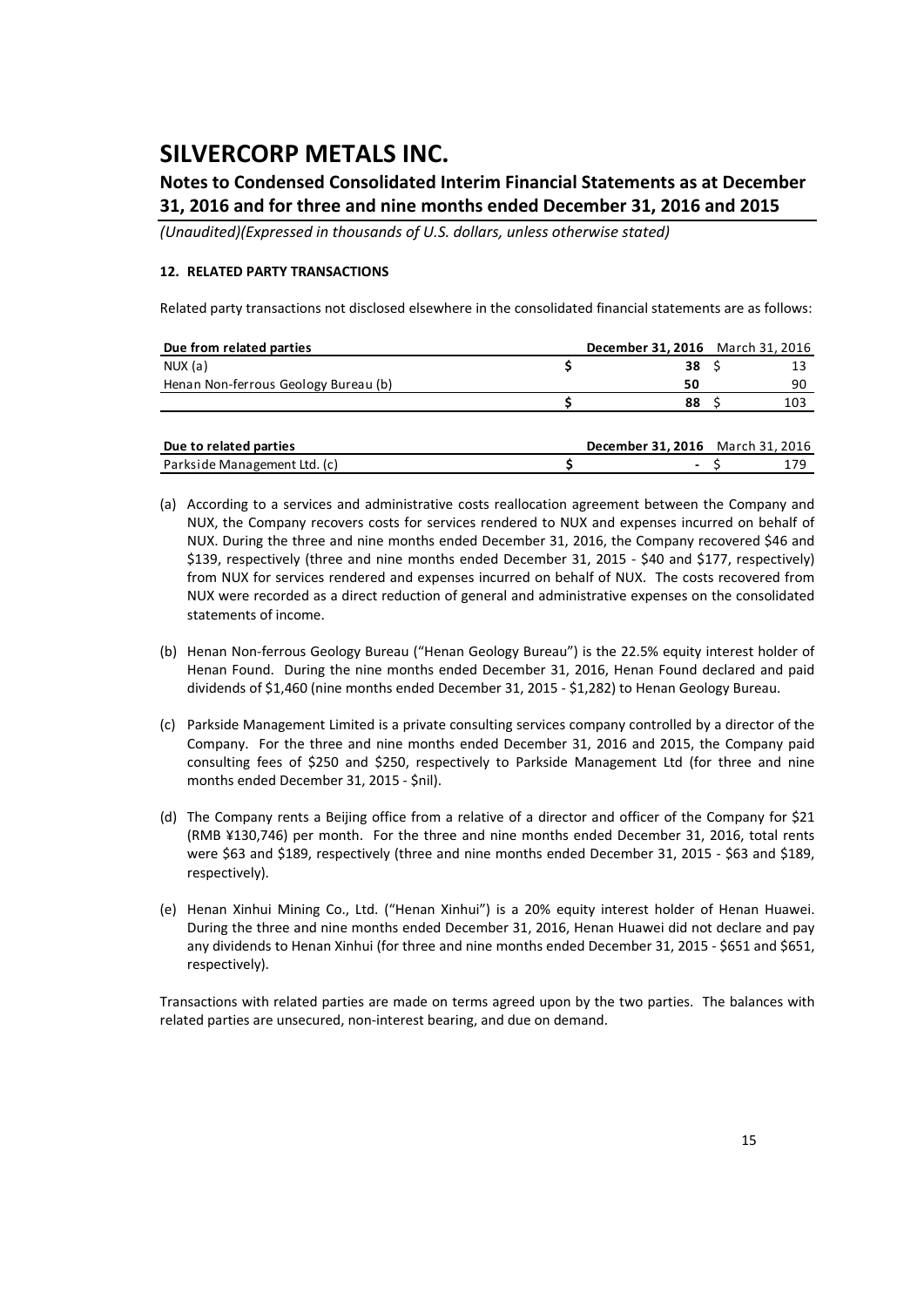### **Notes to Condensed Consolidated Interim Financial Statements as at December 31, 2016 and for three and nine months ended December 31, 2016 and 2015**

*(Unaudited)(Expressed in thousands of U.S. dollars, unless otherwise stated)*

#### **13. COST OF SALES**

Cost of sales consists of:

|                                          | Three months ended December 31, |        | Nine months ended December 31, |  |        |
|------------------------------------------|---------------------------------|--------|--------------------------------|--|--------|
|                                          | 2016                            | 2015   | 2016                           |  | 2015   |
| Cash cost                                | 14.922                          | 13.578 | 43.275 S                       |  | 44.204 |
| Depreciation, amortization and depletion | 5.178                           | 5.965  | 15.861                         |  | 14,488 |
| Cost of sales                            | 20.100                          | 19.543 | 59.136                         |  | 58,692 |

#### **14. GENERAL AND ADMINISTRATIVE**

General and administrative expenses consist of:

|                                    |  | Three months ended December 31, | Nine months ended December 31, |         |        |  |  |
|------------------------------------|--|---------------------------------|--------------------------------|---------|--------|--|--|
| <b>General and administrative</b>  |  | 2016                            | 2015                           | 2016    | 2015   |  |  |
| Office and administrative expenses |  | 1,379                           | 668 \$                         | 4.074 S | 4,570  |  |  |
| Amortization and depreciation      |  | 285                             | 390                            | 951     | 1,244  |  |  |
| Salaries and benefits              |  | 1,833                           | 2,129                          | 5,305   | 5,744  |  |  |
| Share-based compensation           |  | 214                             | 234                            | 654     | 742    |  |  |
| Professional fees                  |  | 239                             | (281)                          | 1.478   | 1,091  |  |  |
|                                    |  | 3,950                           | 3,140                          | 12,462  | 13,391 |  |  |

#### **15. GOVERNMENT FEES AND OTHER TAXES**

Government fees and other taxes consist of:

|                 | Three months ended December 31, |       |  |       | Nine months ended December 31, |  |       |  |
|-----------------|---------------------------------|-------|--|-------|--------------------------------|--|-------|--|
|                 |                                 | 2016  |  | 2015  | 2016                           |  | 2015  |  |
| Government fees |                                 | 141   |  | 865   | 1.317                          |  | 2,617 |  |
| Other taxes     |                                 | 2.269 |  | 692   | 4.549                          |  | 2,136 |  |
|                 |                                 | 2.410 |  | 1.557 | 5.866                          |  | 4.753 |  |

Government fees include mineral resource compensation fees and environmental protection fees paid to the state and local Chinese government. Other taxes were composed of mineral resource tax, surtax on value-added tax, land usage levy, stamp duty and other miscellaneous levies, duties and taxes imposed by the state and local Chinese government.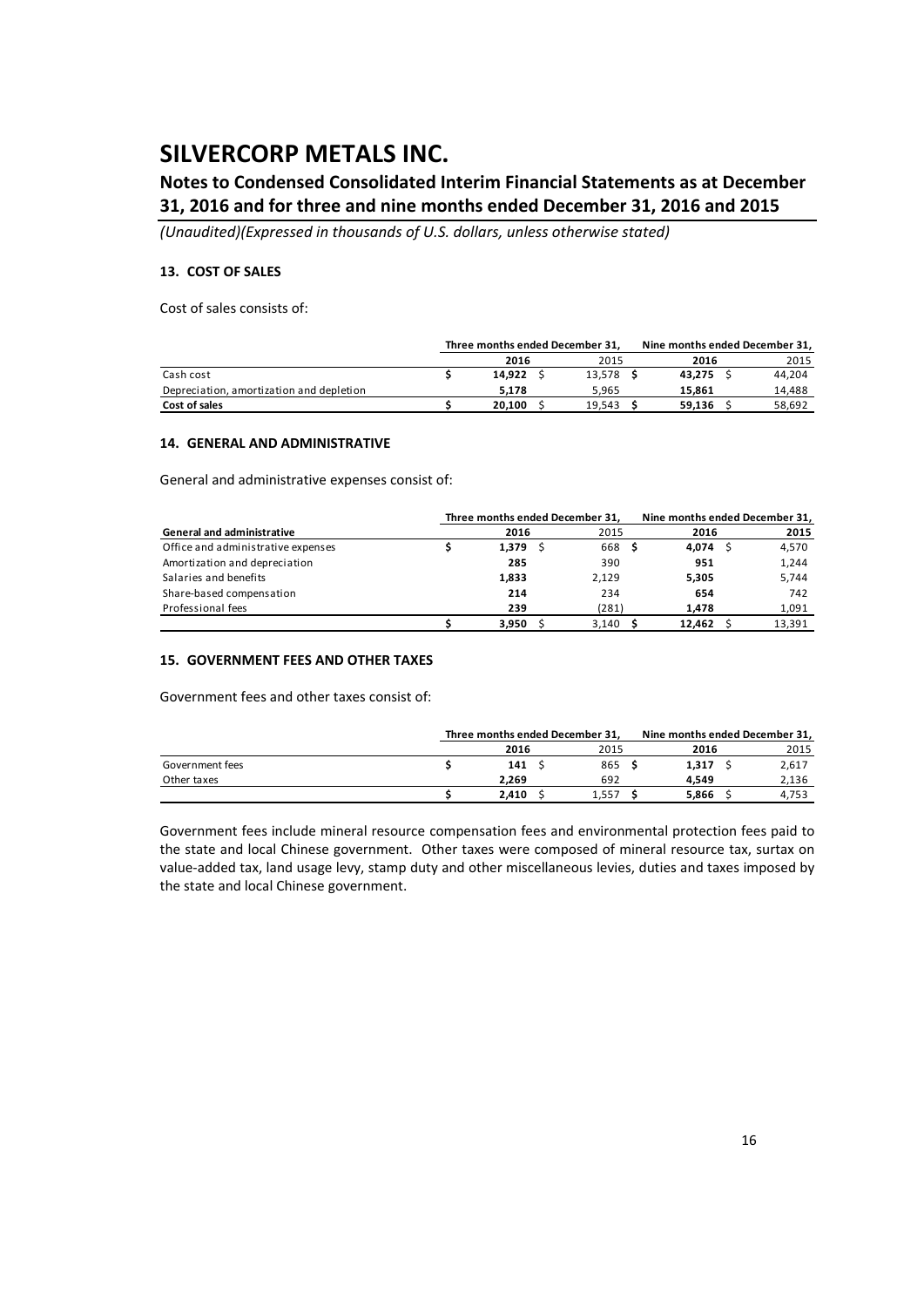### **Notes to Condensed Consolidated Interim Financial Statements as at December 31, 2016 and for three and nine months ended December 31, 2016 and 2015**

*(Unaudited)(Expressed in thousands of U.S. dollars, unless otherwise stated)*

#### **16. FINANCE ITEMS**

Finance items consist of:

|                                        | Three months ended December 31, |    |                                 |  |                                |  | Nine months ended December 31, |  |  |  |
|----------------------------------------|---------------------------------|----|---------------------------------|--|--------------------------------|--|--------------------------------|--|--|--|
| <b>Finance income</b>                  | 2016                            |    | 2015                            |  | 2016                           |  | 2015                           |  |  |  |
| Interest income                        | 647                             |    | 517                             |  | $1,615$ \$                     |  | 1,058                          |  |  |  |
|                                        |                                 |    | Three months ended December 31, |  | Nine months ended December 31, |  |                                |  |  |  |
| <b>Finance costs</b>                   | 2016                            |    | 2015                            |  | 2016                           |  | 2015                           |  |  |  |
| Interest on mine right fee             | 10                              | -Ŝ | 157 <sub>5</sub>                |  | 226S                           |  | 380                            |  |  |  |
| Interest on bank loan                  | 49                              |    | $\overline{\phantom{a}}$        |  | 149                            |  |                                |  |  |  |
| Unwinding of discount of environmental |                                 |    |                                 |  |                                |  |                                |  |  |  |
| rehabilitation provision               | 102                             |    | 123                             |  | 310                            |  | 371                            |  |  |  |
|                                        | 161                             |    | 280                             |  | 685                            |  | 751                            |  |  |  |

#### **17. INCOME TAX**

The significant components of income tax expense are as follows:

|                    | Three months ended December 31, |       |        | Nine months ended December 31, |  |  |
|--------------------|---------------------------------|-------|--------|--------------------------------|--|--|
| Income tax expense | 2016                            | 2015  | 2016   | 2015                           |  |  |
| Current            | 4.737                           | 482   | 10.343 | 818                            |  |  |
| Deferred           | 616                             | 971   | 3.748  | 2.419                          |  |  |
|                    | 5.353                           | 1.453 | 14.091 | 3.237                          |  |  |

#### **18. FINANCIAL INSTRUMENTS**

The Company manages its exposure to financial risks, including liquidity risk, foreign exchange risk, interest rate risk, credit risk and equity price risk in accordance with its risk management framework. The Company's Board of Directors has overall responsibility for the establishment and oversight of the Company's risk management framework and reviews the Company's policies on an ongoing basis.

#### *(a) Fair value*

The Company classifies its fair value measurements within a fair value hierarchy, which reflects the significance of the inputs used in making the measurements as defined in IFRS 7, Financial Instruments: Disclosures ("IFRS 7").

Level 1 – Unadjusted quoted prices at the measurement date for identical assets or liabilities in active markets.

Level 2 – Observable inputs other than quoted prices included in Level 1, such as quoted prices for similar assets and liabilities in active markets; quoted prices for identical or similar assets and liabilities in markets that are not active; or other inputs that are observable or can be corroborated by observable market data.

Level 3 – Unobservable inputs which are supported by little or no market activity.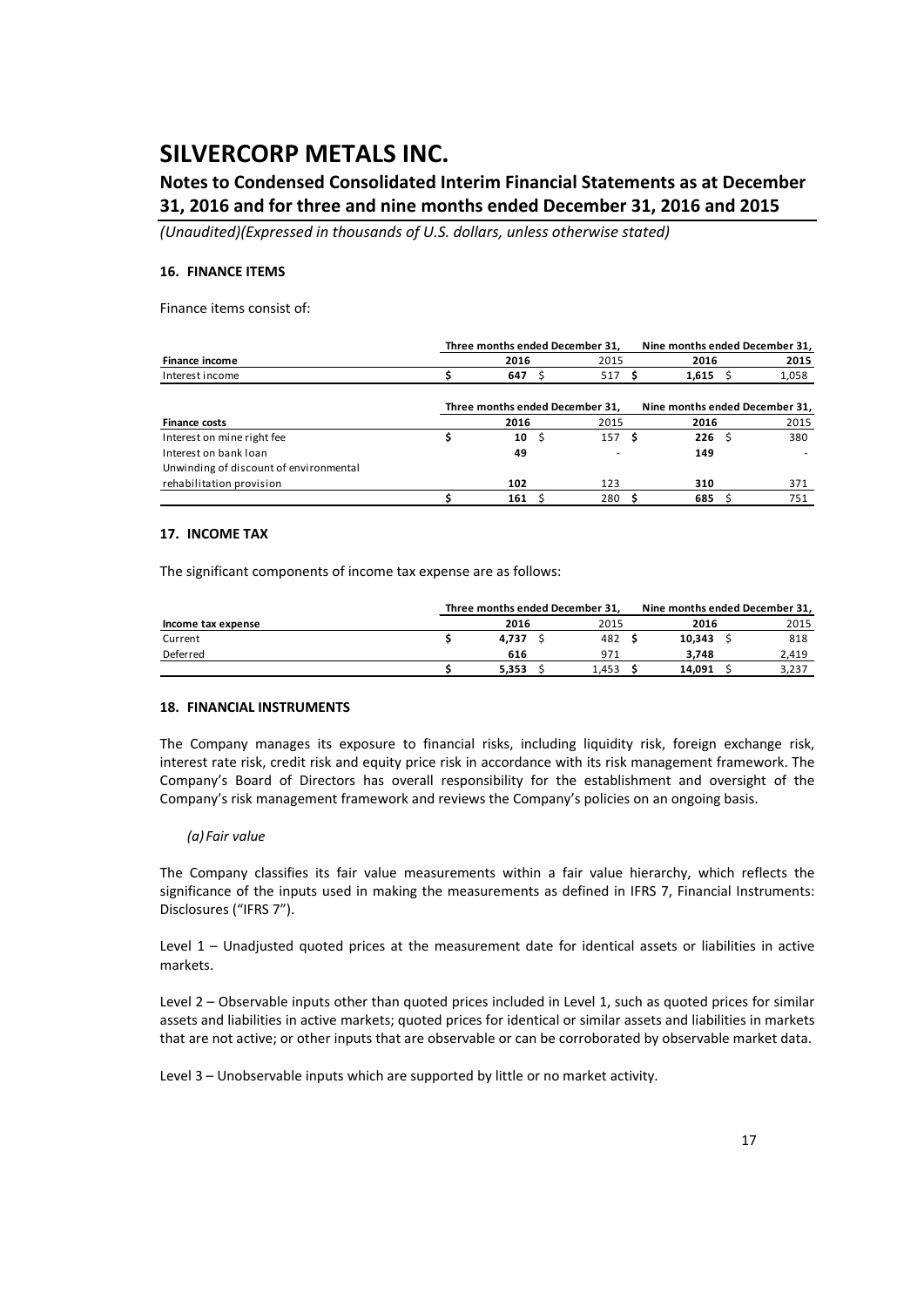### **Notes to Condensed Consolidated Interim Financial Statements as at December 31, 2016 and for three and nine months ended December 31, 2016 and 2015**

*(Unaudited)(Expressed in thousands of U.S. dollars, unless otherwise stated)*

The following tables set forth the Company's financial assets and liabilities that are measured at fair value level on a recurring basis within the fair value hierarchy at December 31, 2016 and March 31, 2016 that are not otherwise disclosed. As required by IFRS 7, assets and liabilities are classified in their entirety based on the lowest level of input that is significant to the fair value measurement.

|                                                   |                          | Fair value as at December 31,2016 |                          |        |
|---------------------------------------------------|--------------------------|-----------------------------------|--------------------------|--------|
| <b>Recurring measurements</b>                     | Level 1                  | Level 2                           | Level 3                  | Total  |
| <b>Financial assets</b>                           |                          |                                   |                          |        |
| Cash and cash equivalents                         | 66.974 \$                | - S                               | $\sim$                   | 66.974 |
| Investments in publicly traded companies          | 1,026                    | -                                 | -                        | 1,026  |
| Luoyang Yongning Smelting Co. Ltd. <sup>(1)</sup> | $\overline{\phantom{0}}$ |                                   | $\overline{\phantom{0}}$ |        |
| Jinduicheng Xise (Canada) Co. Ltd. <sup>(1)</sup> | -                        | -                                 | -                        | -      |

<sup>(1)</sup> Level 3 financial instruments

|                                                                                                | Fair value as at March 31, 2016 |                          |         |         |        |  |  |  |  |  |  |  |  |  |
|------------------------------------------------------------------------------------------------|---------------------------------|--------------------------|---------|---------|--------|--|--|--|--|--|--|--|--|--|
| <b>Recurring measurements</b>                                                                  |                                 | Level 1                  | Level 2 | Level 3 | Total  |  |  |  |  |  |  |  |  |  |
| <b>Financial assets</b>                                                                        |                                 |                          |         |         |        |  |  |  |  |  |  |  |  |  |
| Cash and cash equivalents                                                                      |                                 | $41.963 \quad S$         | $-S$    | $- S$   | 41,963 |  |  |  |  |  |  |  |  |  |
| Investments in publicly traded companies                                                       |                                 | 287                      |         |         | 287    |  |  |  |  |  |  |  |  |  |
| Luoyang Yongning Smelting Co. Ltd. <sup>(1)</sup>                                              |                                 | $\overline{\phantom{a}}$ |         |         |        |  |  |  |  |  |  |  |  |  |
| Jinduicheng Xise (Canada) Co. Ltd. <sup>(1)</sup><br>$\sim$ $\sim$ $\sim$ $\sim$ $\sim$ $\sim$ |                                 | <u>. .</u>               |         |         |        |  |  |  |  |  |  |  |  |  |

(1) Level 3 financial instruments

Fair value of the other financial instruments excluded from the table above approximates their carrying amount as of December 31, 2016 and March 31, 2016, respectively.

#### *(b) Liquidity risk*

Liquidity risk is the risk that the Company will not be able to meet its short term business requirements. The Company has in place a planning and budgeting process to help determine the funds required to support the Company's normal operating requirements on an ongoing basis and its expansion plans.

In the normal course of business, the Company enters into contracts that give rise to commitments for future minimum payments. The following summarizes the remaining contractual maturities of the Company's financial liabilities.

|                                          |               | March 31, 2016 |                          |                          |  |        |  |  |
|------------------------------------------|---------------|----------------|--------------------------|--------------------------|--|--------|--|--|
|                                          | Within a vear | 2-3 vears      | 4-5 vears                | <b>Total</b>             |  | Total  |  |  |
| Mine right fee payable                   | $\sim$        | ۰              | $\overline{\phantom{a}}$ | $\overline{\phantom{a}}$ |  | 9,766  |  |  |
| Bank loan                                | 4.317         | -              | $\overline{\phantom{0}}$ | 4.317                    |  | 4,657  |  |  |
| Accounts payable and accrued liabilities | 32.741        | -              | $\overline{\phantom{a}}$ | 32.741                   |  | 27.457 |  |  |
|                                          | 37.058        | -              | $\overline{\phantom{0}}$ | 37.058                   |  | 41,880 |  |  |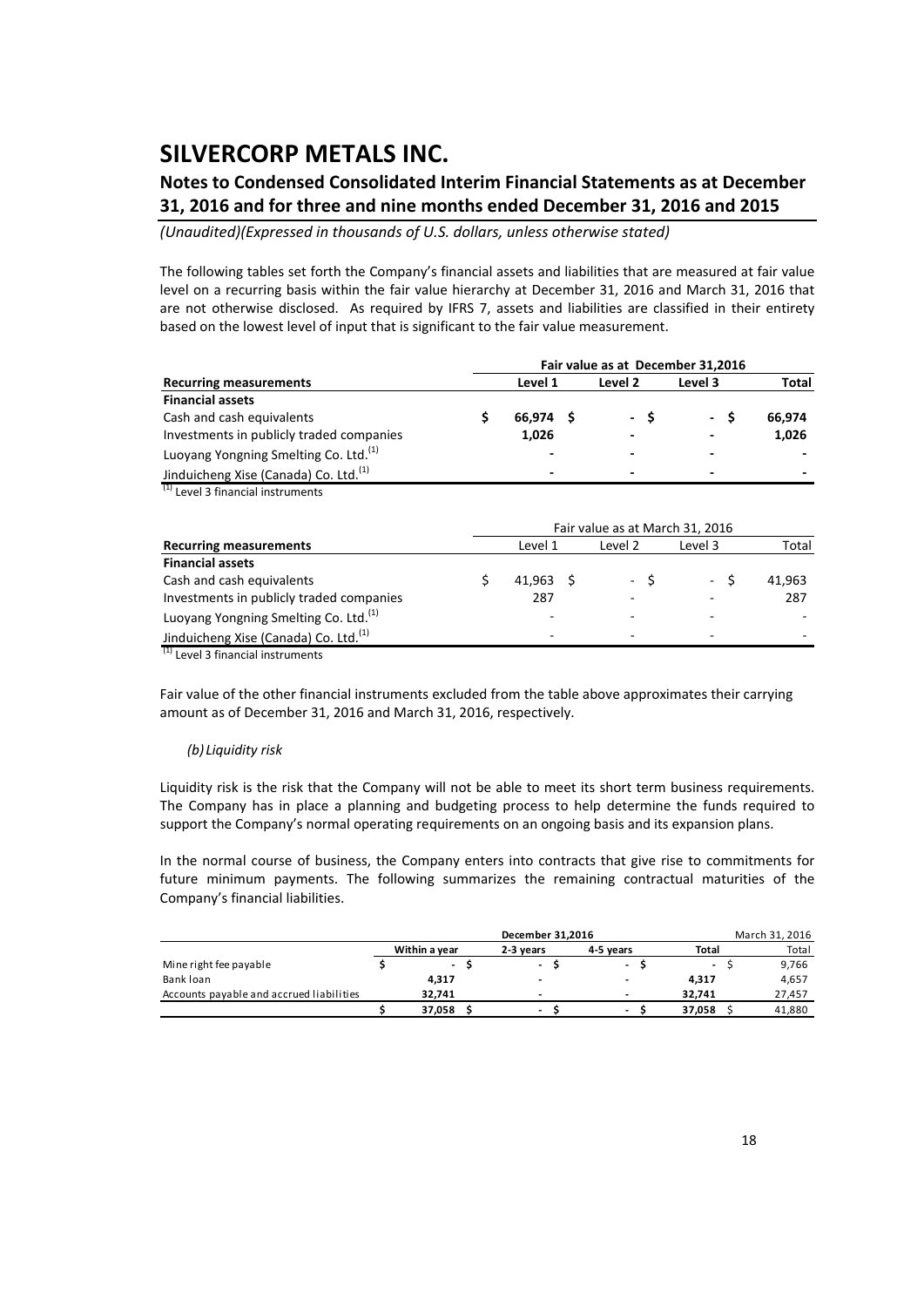### **Notes to Condensed Consolidated Interim Financial Statements as at December 31, 2016 and for three and nine months ended December 31, 2016 and 2015**

*(Unaudited)(Expressed in thousands of U.S. dollars, unless otherwise stated)*

#### *(c) Foreign exchange risk*

The Company reports its financial statements in US dollars. The functional currency of the head office, Canadian subsidiaries and all intermediate holding companies is CAD and the functional currency of all Chinese subsidiaries is RMB. The Company is exposed to foreign exchange risk when the Company undertakes transactions and holds assets and liabilities in currencies other than its functional currencies.

The Company currently does not engage in foreign exchange currency hedging. The Company's exposure to currency risk affect net income arise from non-functional currency financial assets is summarized as follow:

|                                              | December 31, 2016 | March 31, 2016 |
|----------------------------------------------|-------------------|----------------|
| Financial assets denominated in U.S. Dollars | 23.554            | 24.968         |
| Financial assets denominated in Chinese RMB  | 6.979             | 35.521         |

As at December 31, 2016, with other variables unchanged, a 10% strengthening (weakening) of the RMB against the CAD would have increased (decreased) net income by approximately \$0.7 million.

As at December 31, 2016, with other variables unchanged, a 10% strengthening (weakening) of the CAD against the USD would have decreased (increased) net income by approximately \$2.4 million.

#### *(d)Interest rate risk*

The Company is exposed to interest rate risk on its cash equivalents, short term investments, bank loan and outstanding mine right fee payable. As at December 31, 2016, all of its interest-bearing cash equivalents and short term investments earn interest at market rates that are fixed to maturity or at variable interest rate with terms of less than one year. The Company monitors its exposure to changes in interest rates on cash equivalents and short term investments. Due to the short term nature of the financial instruments, fluctuations in interest rates would not have a significant impact on the Company's after‐tax net income.

*(e) Credit risk*

Credit risk is the risk that one party to a financial instrument will fail to discharge an obligation and cause the other party to incur a financial loss. The Company is exposed to credit risk primarily associated to accounts receivable, due from related parties, cash and cash equivalents and short term investments. The carrying amount of assets included on the balance sheet represents the maximum credit exposure.

The Company undertakes credit evaluations on counterparties as necessary and has monitoring processes intended to mitigate credit risks. The Company has trade receivables from time to time from its major customers primarily in China engaged in the mining and milling of base and polymetallic metals. The historical level of customer default is zero and aging of trade receivables are no more than 180 days, and, as a result, the credit risk associated with trade receivables from customers as at December 31, 2016 is considered to be immaterial. There were no amounts in receivables which were past due at December 31, 2016 (at March 31, 2016 ‐ \$nil) for which no provision is recognized.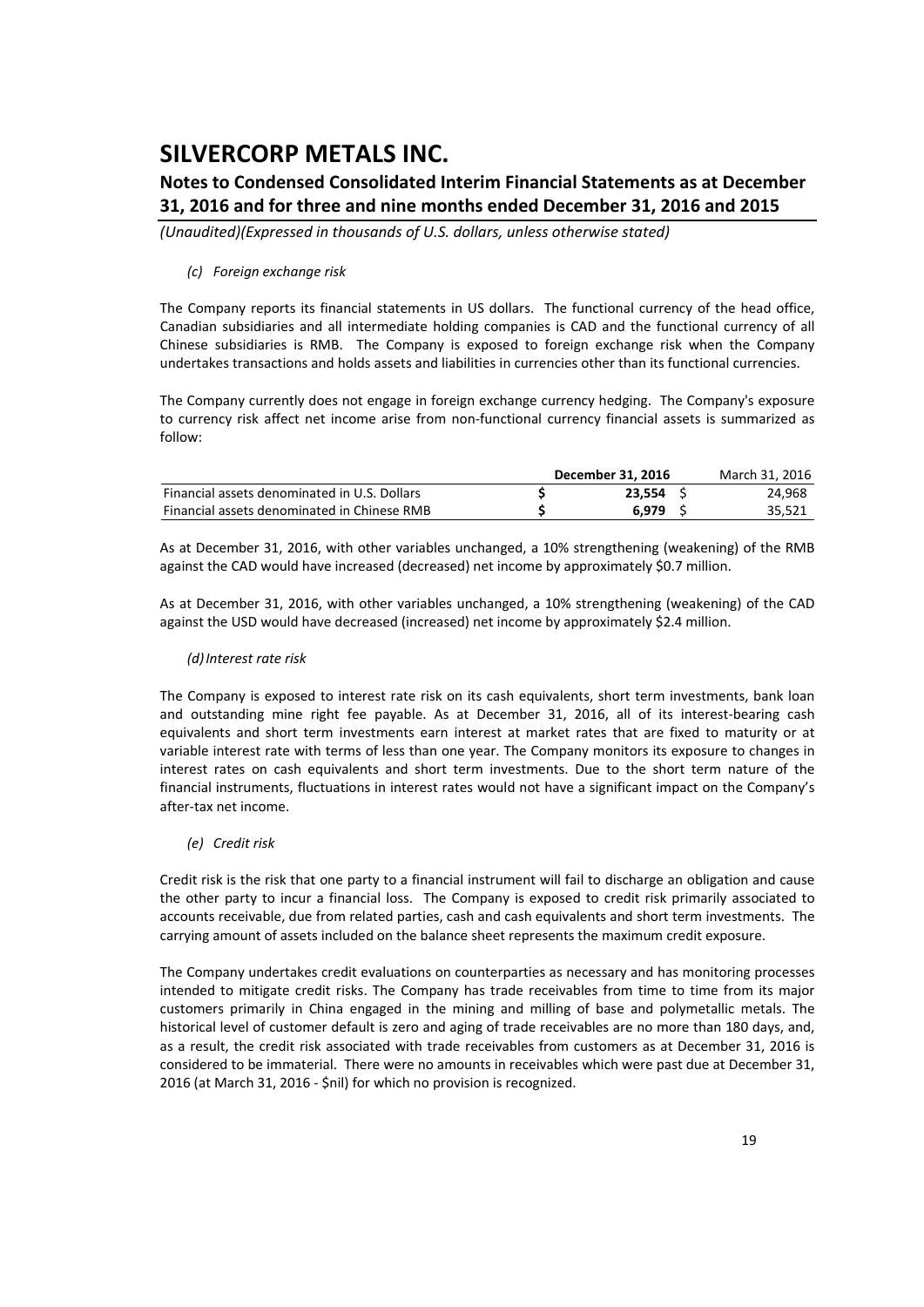### **Notes to Condensed Consolidated Interim Financial Statements as at December 31, 2016 and for three and nine months ended December 31, 2016 and 2015**

*(Unaudited)(Expressed in thousands of U.S. dollars, unless otherwise stated)*

#### *(f) Equity price risk*

The Company holds certain marketable securities that will fluctuate in value as a result of trading on financial markets. As the Company's marketable securities holding are mainly in mining companies, the value will also fluctuate based on commodity prices. Based upon the Company's portfolio at December 31, 2016, a 10% increase (decrease) in the market price of the securities held, ignoring any foreign currency effects would have resulted in an increase (decrease) to comprehensive income of approximately \$1 million.

#### **19. SEGMENTED INFORMATION**

The Company's reportable operating segments are components of the Company where separate financial information is available that is evaluated regularly by the Company's Chief Executive Officer who is the Chief Operating Decision Maker ("CODM"). The operational segments are determined based on the Company's management and internal reporting structure. Operating segments are summarized as follows:

| <b>Operational Segments</b> | Subsidiaries Included in the Segment               | Properties Included in the Segment |
|-----------------------------|----------------------------------------------------|------------------------------------|
| Mining                      |                                                    |                                    |
| Henan Luoning               | Henan Found and Henan Huawei                       | Ying Mining District               |
| Hunan                       | Yunxiang                                           | <b>BYP</b>                         |
| Guangdong                   | <b>Guangdong Found</b>                             | GC                                 |
| Other                       | SX Gold and 0875786 B.C. Ltd.                      | <b>XHP</b>                         |
| Administrative              |                                                    |                                    |
| Vancouver                   | Silvercorp Metals Inc. and BVI's holding companies | <b>RZY</b>                         |
| Beijing                     | Silvercorp Metals (China) Inc.                     |                                    |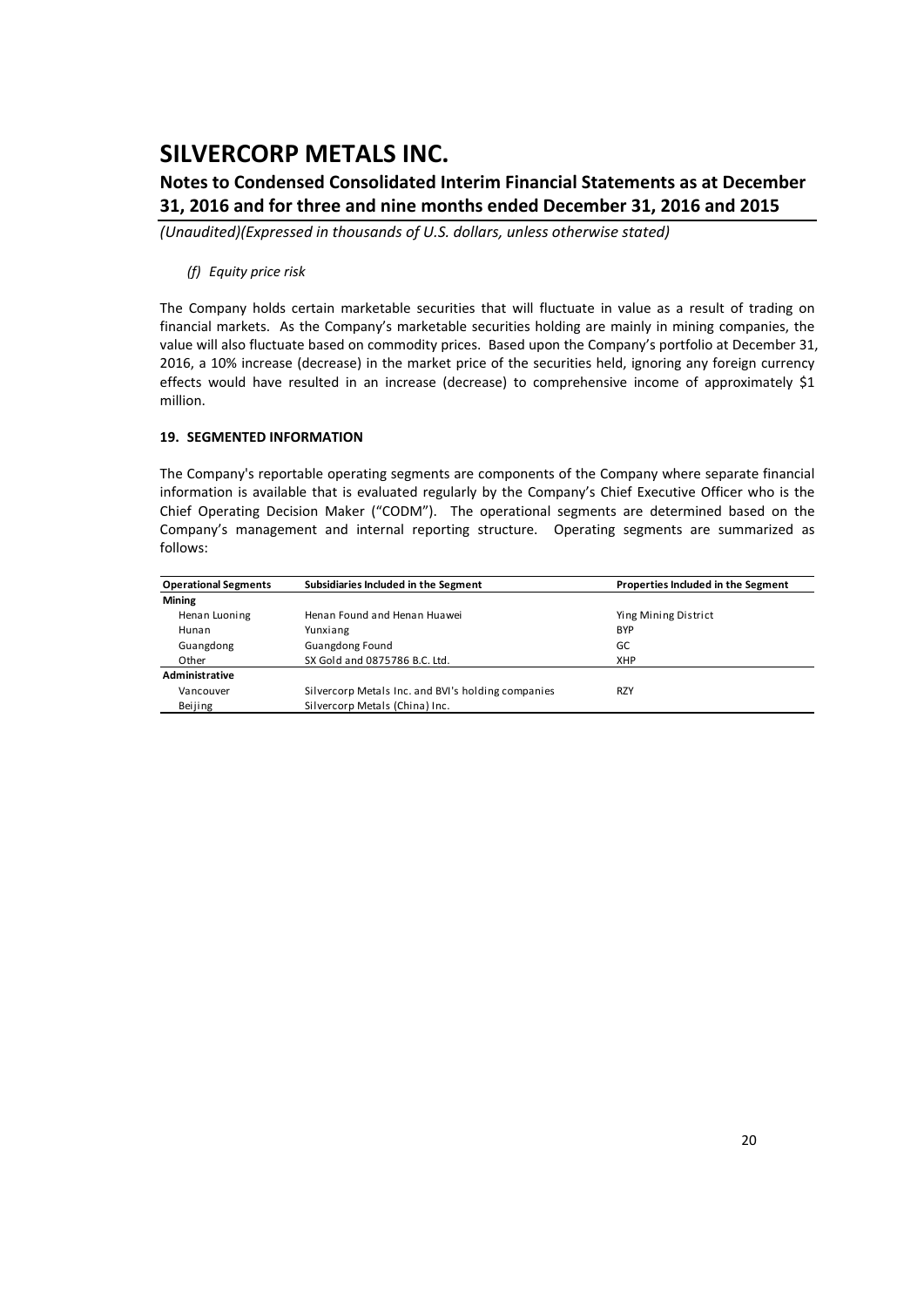### **Notes to Condensed Consolidated Interim Financial Statements as at December 31, 2016 and for three and nine months ended December 31, 2016 and 2015**

*(Unaudited)(Expressed in thousands of U.S. dollars, unless otherwise stated)*

(a) Segmented information for assets and liabilities are as follows:

|                                     |                  |         |     |            |               | December 31, 2016 |    |                          |                |           |        |    |         |
|-------------------------------------|------------------|---------|-----|------------|---------------|-------------------|----|--------------------------|----------------|-----------|--------|----|---------|
|                                     |                  |         |     |            | <b>Mining</b> |                   |    |                          | Administrative |           |        |    |         |
| <b>Balance sheet items:</b>         | Henan<br>Luoning |         |     | Hunan      |               | Guangdong         |    | Other                    | Beijing        | Vancouver |        |    | Total   |
|                                     |                  |         |     |            |               |                   |    |                          |                |           |        |    |         |
| <b>Current assets</b>               | \$               | 67,261  | Ŝ.  | 1,951      | - \$          | 6,318             | Ŝ. | 517                      | \$<br>4,003    | Ś         | 32,616 | Ś  | 112,666 |
| Plant and equipment                 |                  | 43,494  |     | 4,872      |               | 15,781            |    |                          | 1,093          |           | 73     |    | 65,313  |
| Mineral rights and properties       |                  | 167,559 |     | 6,888      |               | 28,660            |    | -                        |                |           |        |    | 203,107 |
| Investment in an associate          |                  | ٠       |     | ٠          |               | ٠                 |    | ٠                        |                |           | 3,171  |    | 3,171   |
| <b>Other investments</b>            |                  |         |     | ٠          |               |                   |    | $\overline{\phantom{a}}$ |                |           | 1,026  |    | 1,026   |
| <b>Reclamation deposits</b>         |                  | 4,056   |     | ٠          |               | 144               |    |                          |                |           | 7      |    | 4,207   |
| Long-term prepaids and deposits     |                  | 213     |     | 95         |               | 299               |    | 91                       |                |           |        |    | 698     |
| <b>Total assets</b>                 | Ś                | 282,583 | s   | 13,806     | Ŝ             | 51,202            | Ŝ  | 608                      | \$<br>5,096    | \$        | 36,893 | Ŝ  | 390,188 |
|                                     |                  |         |     |            |               |                   |    |                          |                |           |        |    |         |
| <b>Current liabilities</b>          | Ś                | 35,040  | \$. | $1,424$ \$ |               | 7,357             | Ŝ  | 2,943                    | \$<br>216      | \$.       | 1,273  | \$ | 48,253  |
| Deferred income tax liabilities     |                  | 24,308  |     | 820        |               |                   |    |                          |                |           |        |    | 25,128  |
| <b>Environmental rehabilitation</b> |                  | 11,431  |     | 1,002      |               | 855               |    | 293                      |                |           |        |    | 13,581  |
| <b>Total liabilities</b>            |                  | 70,779  | \$. | 3,246      | Ś             | 8,212             | Ŝ  | 3,236                    | \$<br>216      | \$        | 1,273  | Ś  | 86,962  |

|                                 |    |         |    |        |        | March 31, 2016 |    |       |    |                          |    |           |    |         |
|---------------------------------|----|---------|----|--------|--------|----------------|----|-------|----|--------------------------|----|-----------|----|---------|
|                                 |    |         |    |        | Mining |                |    |       |    | Administrative           |    |           |    |         |
|                                 |    | Henan   |    |        |        |                |    |       |    |                          |    |           |    | Total   |
| Balance sheet items:            |    | Luoning |    | Hunan  |        | Guangdong      |    | Other |    | Beijing                  |    | Vancouver |    |         |
|                                 |    |         |    |        |        |                |    |       |    |                          |    |           |    |         |
| Current assets                  | Ś. | 34,277  | Ś. | 2,399  | Ś.     | 5,310          | Ŝ. | 565   | \$ | 287                      | Ś  | 34,479    | \$ | 77,317  |
| Plant and equipment             |    | 46,387  |    | 5,477  |        | 17,800         |    |       |    | 1,254                    |    | 127       |    | 71,045  |
| Mineral rights and properties   |    | 176,603 |    | 7,429  |        | 31,869         |    |       |    | ۰                        |    | 179       |    | 216,080 |
| Investment in an associate      |    |         |    |        |        | ٠              |    |       |    | $\overline{\phantom{0}}$ |    | 3,133     |    | 3,133   |
| Other investments               |    |         |    |        |        |                |    |       |    | ۰                        |    | 287       |    | 287     |
| Reclamation deposits            |    | 2,138   |    |        |        | 155            |    |       |    |                          |    | 8         |    | 2,301   |
| Long-term prepaids and deposits |    | 729     |    | 102    |        | 848            |    | 177   |    |                          |    |           |    | 1,856   |
| Total assets                    | Ś. | 260,134 | Ś. | 15,407 | Ś.     | 55,982         | Ŝ. | 742   | Ś. | 1,541                    | \$ | 38,213    | Ś. | 372,019 |
|                                 |    |         |    |        |        |                |    |       |    |                          |    |           |    |         |
| Current liabilities             | \$ | 26,506  | Ŝ. | 1,690  | Ś      | 8,511          | Ś. | 3,619 | \$ | 134                      | Ŝ. | 1,652     | Ś  | 42,112  |
| Mine right fee payable          |    | 5,796   |    |        |        |                |    |       |    |                          |    |           |    | 5,796   |
| Deferred income tax liabilities |    | 22,286  |    | 938    |        |                |    |       |    |                          |    |           |    | 23,224  |
| Environmental rehabilitation    |    | 12,060  |    | 1,057  |        | 902            |    | 309   |    |                          |    |           |    | 14,328  |
| <b>Total liabilities</b>        | Ś. | 66,648  | Ś  | 3,685  | Ś      | 9,413          | Ŝ. | 3,928 | Ś  | 134                      | Ŝ. | 1,652     | Ś  | 85,460  |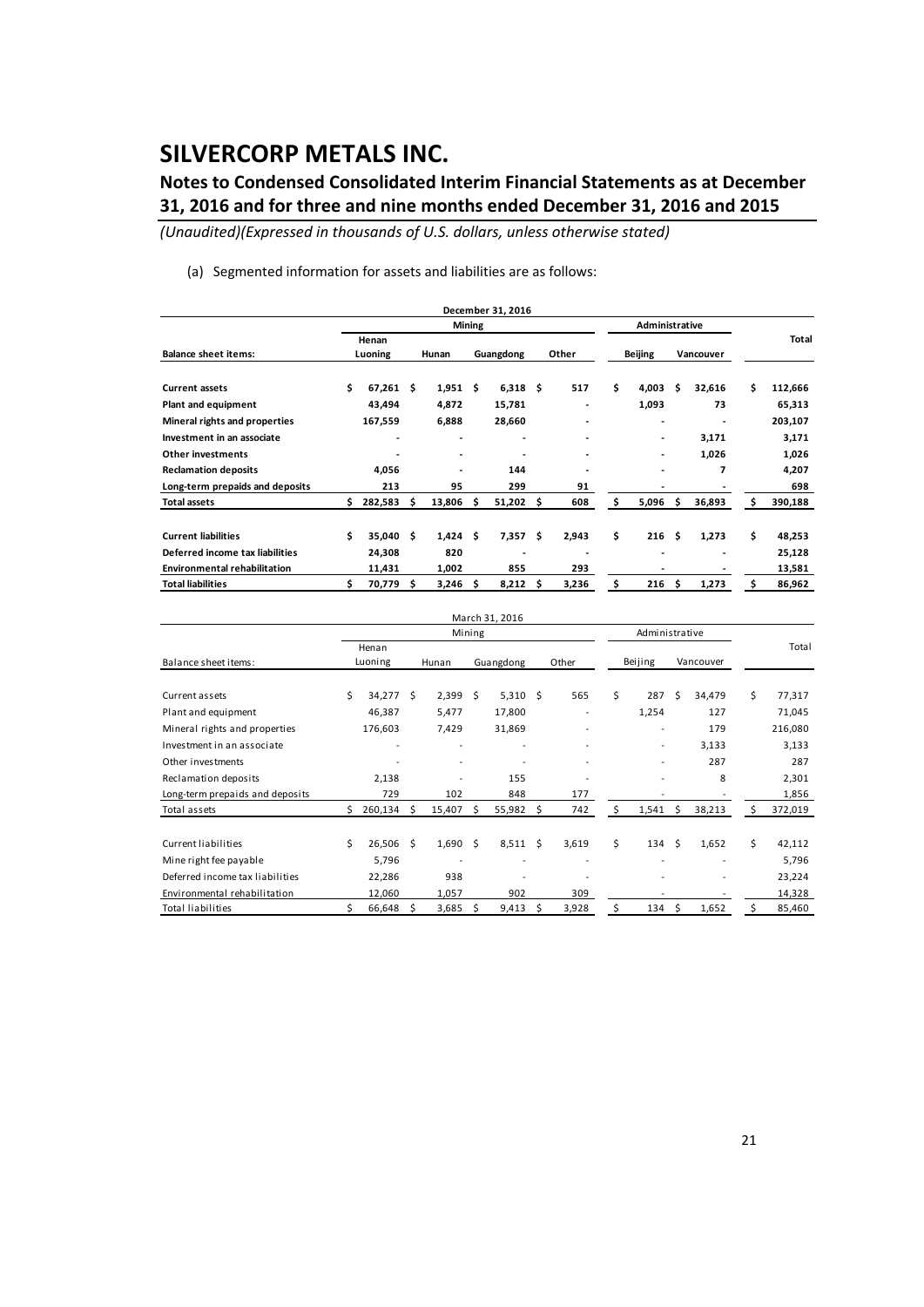### **Notes to Condensed Consolidated Interim Financial Statements as at December 31, 2016 and for three and nine months ended December 31, 2016 and 2015**

*(Unaudited)(Expressed in thousands of U.S. dollars, unless otherwise stated)*

(b)Segmented information for operating results are as follows:

|                                      |    |                  |   | Three months ended December 31, 2016 |  |           |     |       |    |                          |           |         |              |
|--------------------------------------|----|------------------|---|--------------------------------------|--|-----------|-----|-------|----|--------------------------|-----------|---------|--------------|
|                                      |    |                  |   | <b>Mining</b>                        |  |           |     |       |    | Administrative           |           |         |              |
| <b>Statement of operations:</b>      |    | Henan<br>Luoning |   | Hunan $(1)$                          |  | Guangdong |     | Other |    | <b>Beijing</b>           | Vancouver |         | Total        |
| <b>Sales</b>                         | Ś  | 40,040 \$        |   | - \$                                 |  | 7,798     | \$. |       | \$ |                          | - \$      | ٠       | \$<br>47,838 |
| Cost of sales                        |    | (15, 560)        |   | ٠                                    |  | (4,540)   |     |       |    | $\overline{\phantom{0}}$ |           |         | (20, 100)    |
| <b>Gross profit</b>                  |    | 24,480           |   | ٠                                    |  | 3,258     |     |       |    | $\blacksquare$           |           | ٠       | 27,738       |
| <b>Operating expenses</b>            |    | (3, 157)         |   | (497)                                |  | (1, 130)  |     | (55)  |    | (315)                    |           | (1,079) | (6, 233)     |
| <b>Finance items</b>                 |    | 30               |   | (34)                                 |  | 27        |     | (3)   |    | 59                       |           | 407     | 486          |
| Income tax expenses                  |    | (5, 338)         |   | (20)                                 |  | ٠         |     |       |    |                          |           | 5       | (5, 353)     |
| Net income (loss)                    | \$ | 16,015           | Ŝ | $(551)$ \$                           |  | 2,155     | \$  | (58)  | \$ | $(256)$ \$               |           | (667)   | \$<br>16,638 |
| <b>Attributed to:</b>                |    |                  |   |                                      |  |           |     |       |    |                          |           |         |              |
| <b>Equity holders of the Company</b> |    | 12,413           |   | (386)                                |  | 2,056     |     | (45)  |    | (256)                    |           | (667)   | 13,115       |
| Non-controlling interests            |    | 3,602            |   | (165)                                |  | 99        |     | (13)  |    | $\blacksquare$           |           |         | 3,523        |
| Net income (loss)                    |    | 16,015           | Ś | $(551)$ \$                           |  | 2,155     | \$  | (58)  |    | $(256)$ \$               |           | (667)   | 16,638       |

 $(1)$  Hunan's BYP project was placed on care and maintenance starting August 2014;

|                               |         |             |   | Three months ended December 31, 2015 |     |            |  |       |    |                |  |           |    |           |
|-------------------------------|---------|-------------|---|--------------------------------------|-----|------------|--|-------|----|----------------|--|-----------|----|-----------|
|                               |         |             |   | Mining                               |     |            |  |       |    | Administrative |  |           |    |           |
|                               |         | Henan       |   |                                      |     |            |  |       |    |                |  |           |    | Total     |
| Statement of operations:      | Luoning |             |   | Hunan                                |     | Guangdong  |  | Other |    | Beijing        |  | Vancouver |    |           |
| Sales                         | \$      | $23,459$ \$ |   | $\sim$                               | -\$ | $5,622$ \$ |  |       | Ś  | - \$           |  |           | \$ | 29,081    |
| Cost of sales                 |         | (14,072)    |   | -                                    |     | (5, 471)   |  |       |    |                |  |           |    | (19, 543) |
| Gross profit                  |         | 9,387       |   |                                      |     | 151        |  |       |    |                |  |           |    | 9,538     |
| Operating (expenses) income   |         | (4,678)     |   | (160)                                |     | (795)      |  | (596) |    | (441)          |  | 2,264     |    | (4, 406)  |
| Finance items                 |         | (120)       |   | (9)                                  |     | (3)        |  | (3)   |    | 78             |  | 294       |    | 237       |
| Income tax expenses           |         | (808)       |   | (33)                                 |     |            |  |       |    |                |  | (612)     |    | (1, 453)  |
| Net income (loss)             | \$      | $3,781$ \$  |   | $(202)$ \$                           |     | $(647)$ \$ |  | (599) | \$ | $(363)$ \$     |  | 1,946     | \$ | 3,916     |
| Attributed to:                |         |             |   |                                      |     |            |  |       |    |                |  |           |    |           |
| Equity holders of the Company |         | 2,962       |   | (141)                                |     | (605)      |  | (473) |    | (363)          |  | 1,946     |    | 3,326     |
| Non-controlling interests     |         | 819         |   | (61)                                 |     | (42)       |  | (126) |    |                |  |           |    | 590       |
| Net income (loss)             |         | 3,781       | Ŝ | $(202)$ \$                           |     | $(647)$ \$ |  | (599) | \$ | $(363)$ \$     |  | 1,946     | Ś  | 3,916     |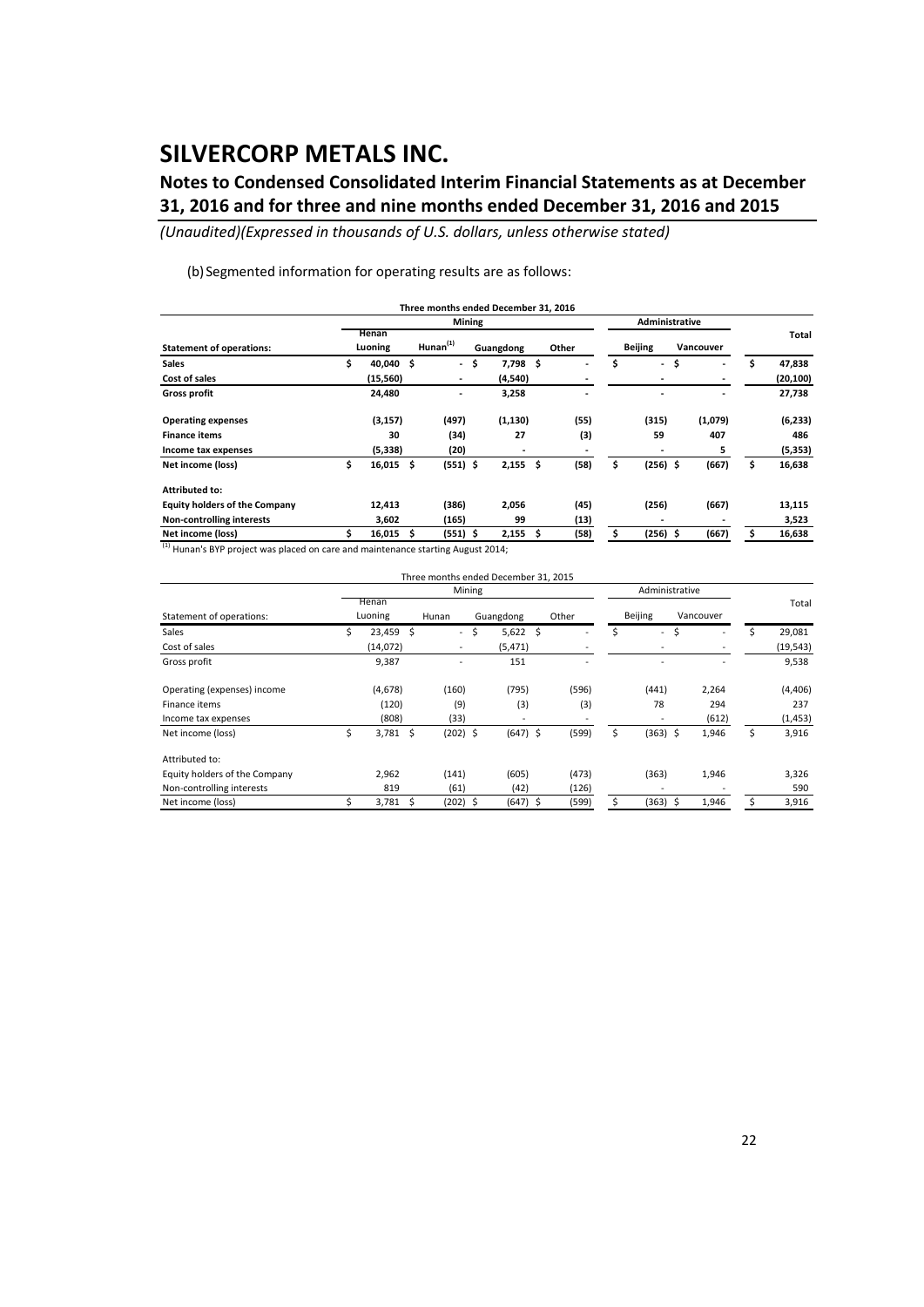### **Notes to Condensed Consolidated Interim Financial Statements as at December 31, 2016 and for three and nine months ended December 31, 2016 and 2015**

*(Unaudited)(Expressed in thousands of U.S. dollars, unless otherwise stated)*

|                                      |    |                  |             |            | Mining    |           |     |       |    | Administrative           |     |           |    |           |  |
|--------------------------------------|----|------------------|-------------|------------|-----------|-----------|-----|-------|----|--------------------------|-----|-----------|----|-----------|--|
| <b>Statement of operations:</b>      |    | Henan<br>Luoning | Hunan $(1)$ |            | Guangdong |           |     | Other |    | <b>Beijing</b>           |     | Vancouver |    | Total     |  |
| <b>Sales</b>                         | Ś  | 110,666 \$       |             | $\sim$     | \$.       | 18,741 \$ |     |       | Ś  | $\overline{\phantom{a}}$ | \$. |           | \$ | 129,407   |  |
| Cost of sales                        |    | (46,851)         |             | ٠          |           | (12, 285) |     |       |    |                          |     |           |    | (59, 136) |  |
| <b>Gross profit</b>                  |    | 63,815           |             |            |           | 6,456     |     |       |    |                          |     |           |    | 70,271    |  |
| <b>Operating expenses</b>            |    | (9,090)          |             | (926)      |           | (2, 475)  |     | (113) |    | (1,044)                  |     | (4, 117)  |    | (17, 765) |  |
| <b>Impairment loss</b>               |    |                  |             |            |           |           |     |       |    |                          |     | (181)     |    | (181)     |  |
| <b>Finance items</b>                 |    | (55)             |             | (49)       |           | 29        |     | (7)   |    | 200                      |     | 812       |    | 930       |  |
| Income tax (expenses) recovery       |    | (13,617)         |             | 52         |           | -         |     |       |    | (1)                      |     | (525)     |    | (14,091)  |  |
| Net income (loss)                    | \$ | 41,053 \$        |             | $(923)$ \$ |           | 4,010     | -\$ | (120) | Ś  | $(845)$ \$               |     | (4,011)   | \$ | 39,164    |  |
| Attributable to:                     |    |                  |             |            |           |           |     |       |    |                          |     |           |    |           |  |
| <b>Equity holders of the Company</b> |    | 31,924           |             | (646)      |           | 3,838     |     | (93)  |    | (845)                    |     | (4,011)   |    | 30,167    |  |
| <b>Non-controlling interests</b>     |    | 9,129            |             | (277)      |           | 172       |     | (27)  |    |                          |     |           |    | 8,997     |  |
| Net income (loss)                    |    | 41,053           |             | $(923)$ \$ |           | 4,010     | Ŝ   | (120) | \$ | $(845)$ \$               |     | (4,011)   | Ś  | 39,164    |  |

 $\frac{(1)}{(1)}$  Hunan's BYP project was placed on care and maintenance in August 2014;

|                               |    |             |   |            |      | Nine months ended December 31, 2015 |       |    |                |                          |              |
|-------------------------------|----|-------------|---|------------|------|-------------------------------------|-------|----|----------------|--------------------------|--------------|
|                               |    |             |   | Mining     |      |                                     |       |    | Administrative |                          |              |
|                               |    | Henan       |   |            |      |                                     |       |    |                |                          | Total        |
| Statement of operations:      |    | Luoning     |   | Hunan      |      | Guangdong                           | Other |    | <b>Beijing</b> | Vancouver                |              |
| Sales                         | Ś  | 72,678 \$   |   |            | - \$ | 15,836 \$                           |       | Ŝ. | $-5$           | $\overline{\phantom{a}}$ | \$<br>88,514 |
| Cost of sales                 |    | (44, 289)   |   | ٠          |      | (14, 403)                           |       |    |                |                          | (58, 692)    |
| Gross profit                  |    | 28,389      |   |            |      | 1,433                               |       |    |                |                          | 29,822       |
| Operating expenses            |    | (10, 474)   |   | (674)      |      | (2, 272)                            | (803) |    | (1, 436)       | (567)                    | (16, 226)    |
| Finance items                 |    | (294)       |   | (28)       |      | 20                                  | (4)   |    | 272            | 341                      | 307          |
| Income tax expenses           |    | (2, 471)    |   | (142)      |      |                                     |       |    | (2)            | (622)                    | (3, 237)     |
| Net income (loss)             | \$ | $15,150$ \$ |   | $(844)$ \$ |      | $(819)$ \$                          | (807) | Ś  | $(1, 166)$ \$  | (848)                    | \$<br>10,666 |
| Attributable to:              |    |             |   |            |      |                                     |       |    |                |                          |              |
| Equity holders of the Company |    | 11,679      |   | (591)      |      | (689)                               | (529) |    | (1, 166)       | (848)                    | 7,856        |
| Non-controlling interests     |    | 3,471       |   | (253)      |      | (130)                               | (278) |    |                |                          | 2,810        |
| Net income (loss)             |    | 15,150      | S | $(844)$ \$ |      | $(819)$ \$                          | (807) |    | $(1, 166)$ \$  | (848)                    | 10,666       |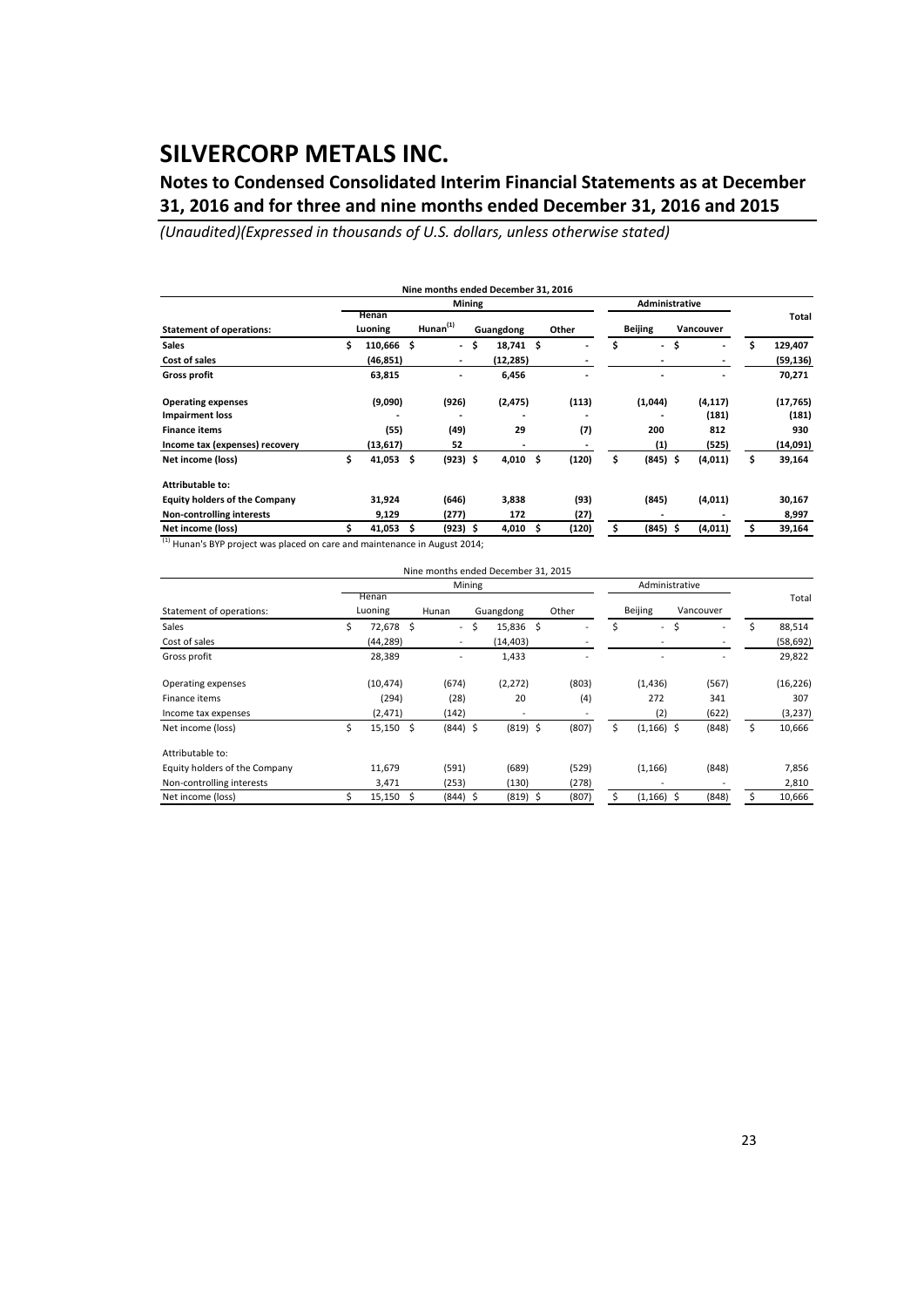### **Notes to Condensed Consolidated Interim Financial Statements as at December 31, 2016 and for three and nine months ended December 31, 2016 and 2015**

*(Unaudited)(Expressed in thousands of U.S. dollars, unless otherwise stated)*

#### (c) Sales by metal

The sales generated for the three and nine months ended December 31, 2016 and 2015 was all earned in China and is comprised of:

|             |                                     | Three months ended December 31, 2016                               |     |            |      |                 |  |  |  |
|-------------|-------------------------------------|--------------------------------------------------------------------|-----|------------|------|-----------------|--|--|--|
|             |                                     | <b>Henan Luoning</b><br>Guangdong                                  |     |            |      |                 |  |  |  |
| Silver (Ag) | \$                                  | 21,664                                                             | \$. | 1,746      | Ŝ.   | 23,410          |  |  |  |
| Gold (Au)   |                                     | 723                                                                |     |            |      | 723             |  |  |  |
| Lead (Pb)   |                                     | 16,658                                                             |     | 2,085      |      | 18,743          |  |  |  |
| Zinc (Zn)   |                                     | 995                                                                |     | 3,775      |      | 4,770           |  |  |  |
| Other       |                                     |                                                                    |     | 192        |      | 192             |  |  |  |
|             | $\overline{\mathsf{s}}$             | 40,040                                                             | Ś   | 7,798      | Ś    | 47,838          |  |  |  |
|             |                                     |                                                                    |     |            |      |                 |  |  |  |
|             |                                     | Three months ended December 31, 2015<br>Henan Luoning<br>Guangdong |     |            |      |                 |  |  |  |
| Silver (Ag) | \$                                  | $14,770$ \$                                                        |     | $2,014$ \$ |      | Total<br>16,784 |  |  |  |
| Gold (Au)   |                                     | 379                                                                |     | 20         |      | 399             |  |  |  |
| Lead (Pb)   |                                     | 7,738                                                              |     | 1,818      |      | 9,556           |  |  |  |
| Zinc (Zn)   |                                     | 572                                                                |     | 1,602      |      | 2,174           |  |  |  |
| Other       |                                     |                                                                    |     | 168        |      | 168             |  |  |  |
|             | \$                                  | 23,459                                                             | Ŝ.  | 5,622      | \$   | 29,081          |  |  |  |
|             |                                     | Nine months ended December 31, 2016                                |     |            |      |                 |  |  |  |
|             |                                     | <b>Henan Luoning</b>                                               |     | Guangdong  |      | <b>Total</b>    |  |  |  |
| Silver (Ag) | \$                                  | 65,953                                                             | \$. | 5,268      | - \$ | 71,221          |  |  |  |
| Gold (Au)   |                                     | 2,682                                                              |     |            |      | 2,682           |  |  |  |
| Lead (Pb)   |                                     | 38,723                                                             |     | 4,656      |      | 43,379          |  |  |  |
| Zinc (Zn)   |                                     | 3,308                                                              |     | 8,514      |      | 11,822          |  |  |  |
| Other       |                                     |                                                                    |     | 303        |      | 303             |  |  |  |
|             | $\overline{\mathsf{s}}$             | 110,666                                                            | Ś   | 18,741     | Ś    | 129,407         |  |  |  |
|             | Nine months ended December 31, 2015 |                                                                    |     |            |      |                 |  |  |  |
|             |                                     | Henan Luoning                                                      |     | Guangdong  |      | Total           |  |  |  |
| Silver (Ag) | \$                                  | 44,293                                                             | Ŝ.  | 5,121      | Ŝ.   | 49,414          |  |  |  |
| Gold (Au)   |                                     | 1,609                                                              |     | 43         |      | 1,652           |  |  |  |
| Lead (Pb)   |                                     | 24,429                                                             |     | 4,630      |      | 29,059          |  |  |  |
| Zinc (Zn)   |                                     | 2,347                                                              |     | 5,498      |      | 7,845           |  |  |  |
| Other       |                                     |                                                                    |     | 544        |      | 544             |  |  |  |
|             | \$                                  | 72,678                                                             | \$  | 15,836     | \$   | 88,514          |  |  |  |

(d) Major customers

For the nine months ended December 31, 2016, three major customers (nine months ended December 31, 2015 ‐ three) accounted for 16% to 32%, (nine months ended December 31, 2015 ‐ 10% to 53%) and collectively 78% (nine months ended December 31, 2015 ‐ 77%) of the total sales of the Company.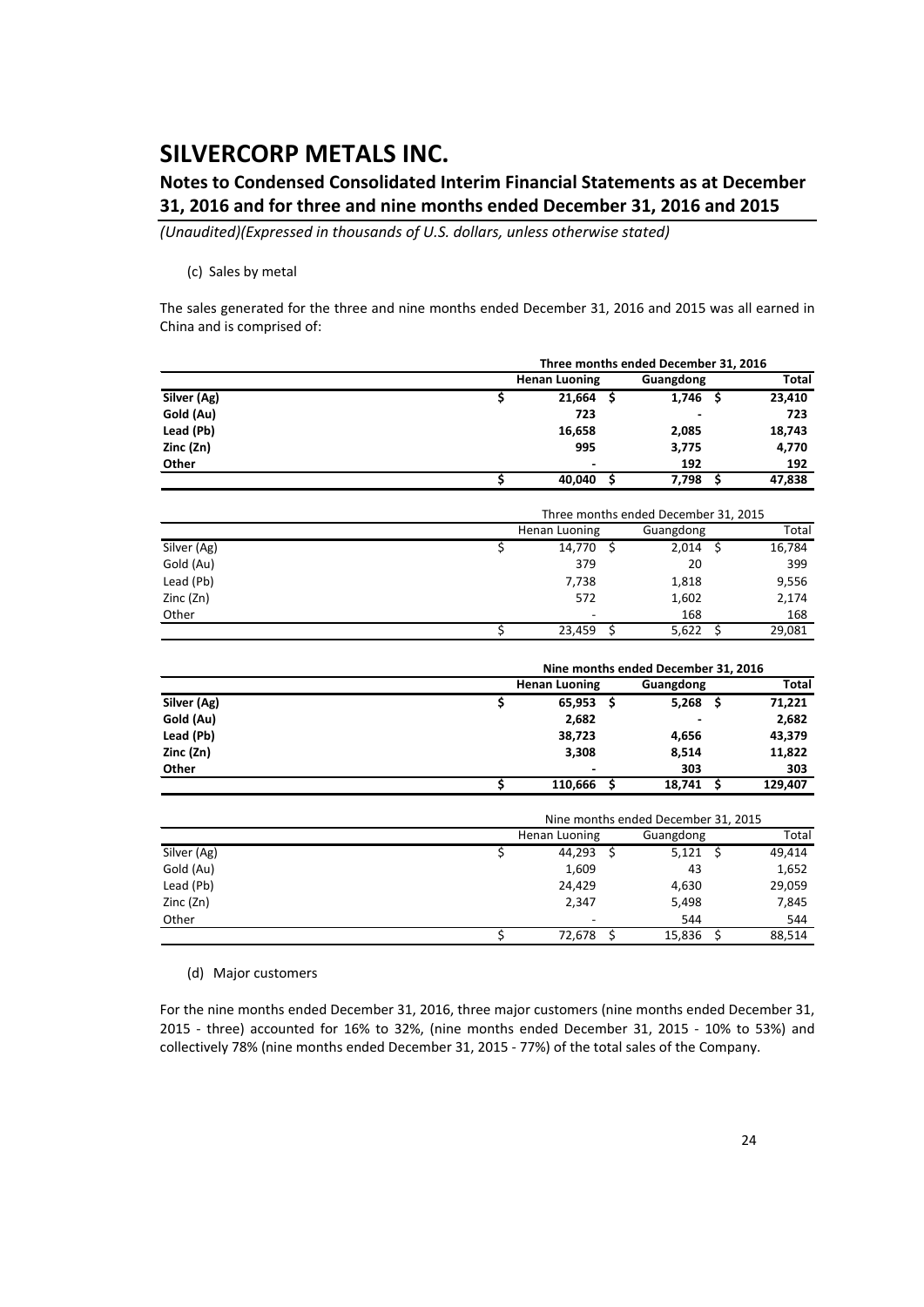### **Notes to Condensed Consolidated Interim Financial Statements as at December 31, 2016 and for three and nine months ended December 31, 2016 and 2015**

*(Unaudited)(Expressed in thousands of U.S. dollars, unless otherwise stated)*

#### **20. COMMITMENTS AND CONTINGENCIES**

Commitments, not disclosed elsewhere in these financial statements, are as follows:

|                  | Total | Less than 1 year | 1-5 years                | After 5 years |
|------------------|-------|------------------|--------------------------|---------------|
| Operating leases | 3.972 | 379              | 3.079                    |               |
| Commitments      | 6.418 | $\sim$           | $\overline{\phantom{0}}$ | 6,418         |

As of December 31, 2016, the Company has two office rental agreements totaling \$3,972 for the next seven years and commitments of \$6,418 related to the GC property. During the three and nine months ended December 31, 2016, the Company incurred rental expenses of \$93 and \$393, respectively (three and nine months ended December 31, 2015 ‐ \$144 and \$479, respectively), which were included in office and administrative expenses on the consolidated statement of income.

Although the Company has taken steps to verify title to properties in which it has an interest, these procedures do not guarantee the Company's title. Property title may be subject to, among other things, unregistered prior agreements or transfers and may be affected by undetected defects.

Due to the size, complexity and nature of the Company's operations, the Company is subject to various claims, legal and tax matters arise in the ordinary course of business. Each of these matters is subject to various uncertainties and it is possible that some of these matters may be resolved unfavorably to the Company. The Company accrues for such items when a liability is both probable and the amount can be reasonably estimated.

In assessing loss contingencies related to legal proceedings that are pending against the Company or unasserted claims that may result in such proceedings, the Company and its legal counsel evaluate the perceived merits of any legal proceedings or unasserted claims as well as the perceived merits of the amount of relief sought or expected to be sought. Major legal proceedings against the Company are summarized as follows:

 An action commenced pursuant to the Class Proceedings Act (Ontario) against the Company and certain of its senior officers and expert advisors was initiated in the Ontario Superior Court of Justice on May 21, 2013 relating to claims for misrepresentation, at common law and pursuant to secondary market civil liability provisions under the Securities Act (Ontario) (the "Mask Action"). The lead plaintiff is John Mask and the amount claimed as special damages or general damages, not including claims for costs and interest, is \$80 million or such other sum the court finds appropriate in the event this action is certified and judgment pronounced at trial. Two other class action lawsuits have been filed against the Company and certain of its senior officers and expert advisors in the Ontario Superior Court of Justice pursuant to the Class Proceedings Act (Ontario) on September 11, 2013 and in the British Columbia Supreme Court pursuant to the Class Proceedings Act (British Columbia) on September 9, 2013. The Company understands that, as between the three actions, only the Mask Action is proceeding at this time. On October 22, 2015 the Ontario Superior Court of Justice denied Mr. Mask leave to proceed with a class action and awarded costs in favour of Silvercorp. An appeal with the Court of Appeal for Ontario was denied on August 24, 2016 with further costs awarded in favour of Silvercorp. On October 23, 2016 Mr. Mask filed an application for leave to appeal to the Supreme Court of Canada. Subsequent to year end Mask discontinued the leave to appeal motion.